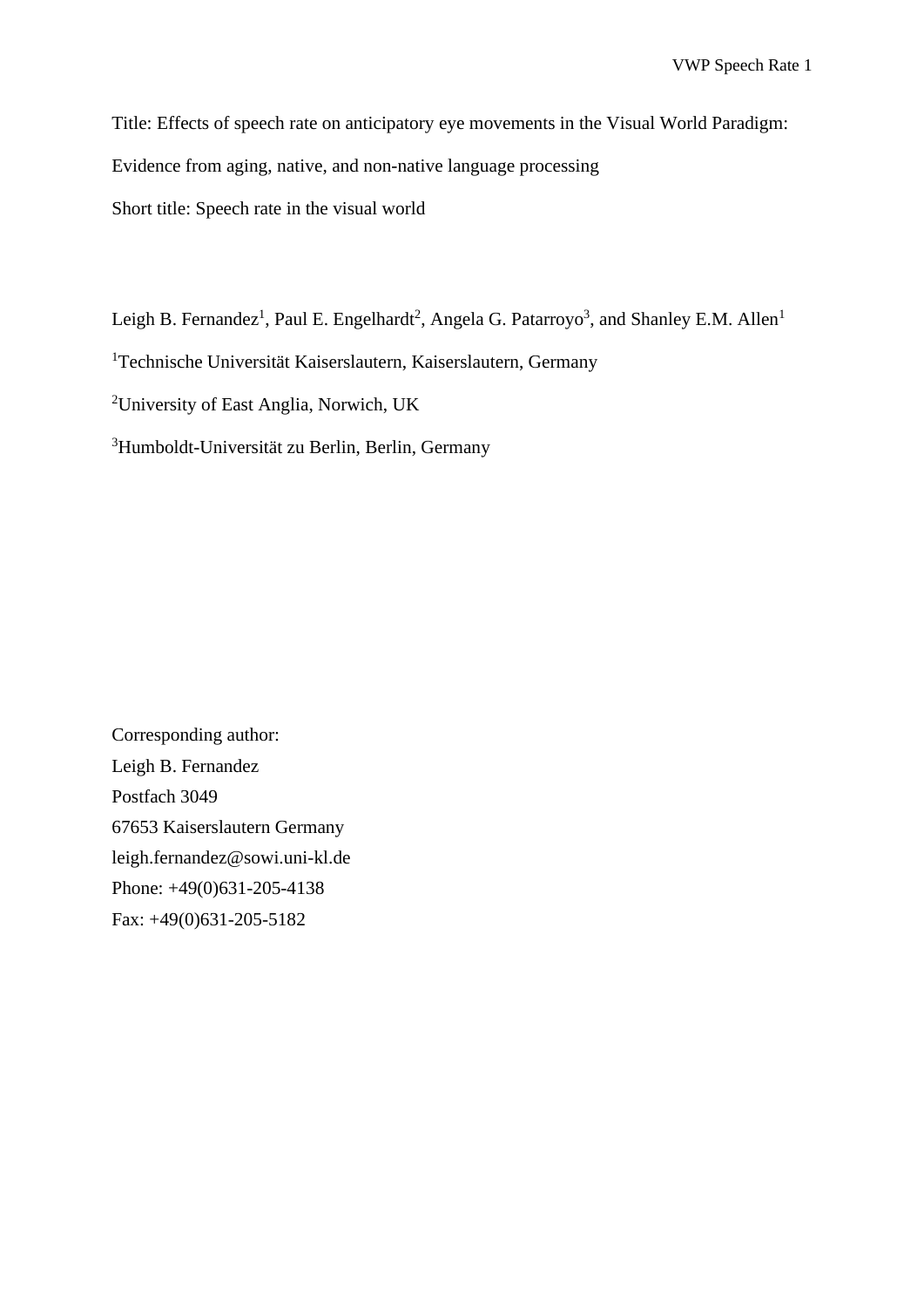Research has shown that suprasegmental cues in conjunction with visual context can lead to anticipatory (or predictive) eye movements. However, the impact of speech rate on anticipatory eye movements has received little empirical attention. The purpose of the current study was twofold. From a methodological perspective, we tested the impact of speech rate on anticipatory eye movements by systemically varying speech rate (3.5, 4.5, 5.5, and 6.0 syllables per second) in the processing of filler-gap dependencies. From a theoretical perspective, we examined two groups thought to show fewer anticipatory eye movements, and thus likely to be more impacted by speech rate. Experiment 1 compared anticipatory eye movements across the lifespan with younger (18-24 years old) and older adults (40-75 years old). Experiment 2 compared L1 speakers of English and L2 speakers of English with an L1 of German. Results showed that all groups made anticipatory eye movements. However, L2 speakers only made anticipatory eye movements at 3.5 syllables per second, older adults at 3.5 and 4.5 syllables per second, and younger adults at speech rates up to 5.5 syllables per second. At the fastest speech rate, all groups showed a marked decrease in anticipatory eye movements. This work highlights (1) the importance of speech rate on anticipatory eye movements, and (2) group-level performance differences in filler-gap prediction.

*Keywords*: Visual World Paradigm; anticipatory eye movements; Wh-movement; bilingualism; aging; speech rate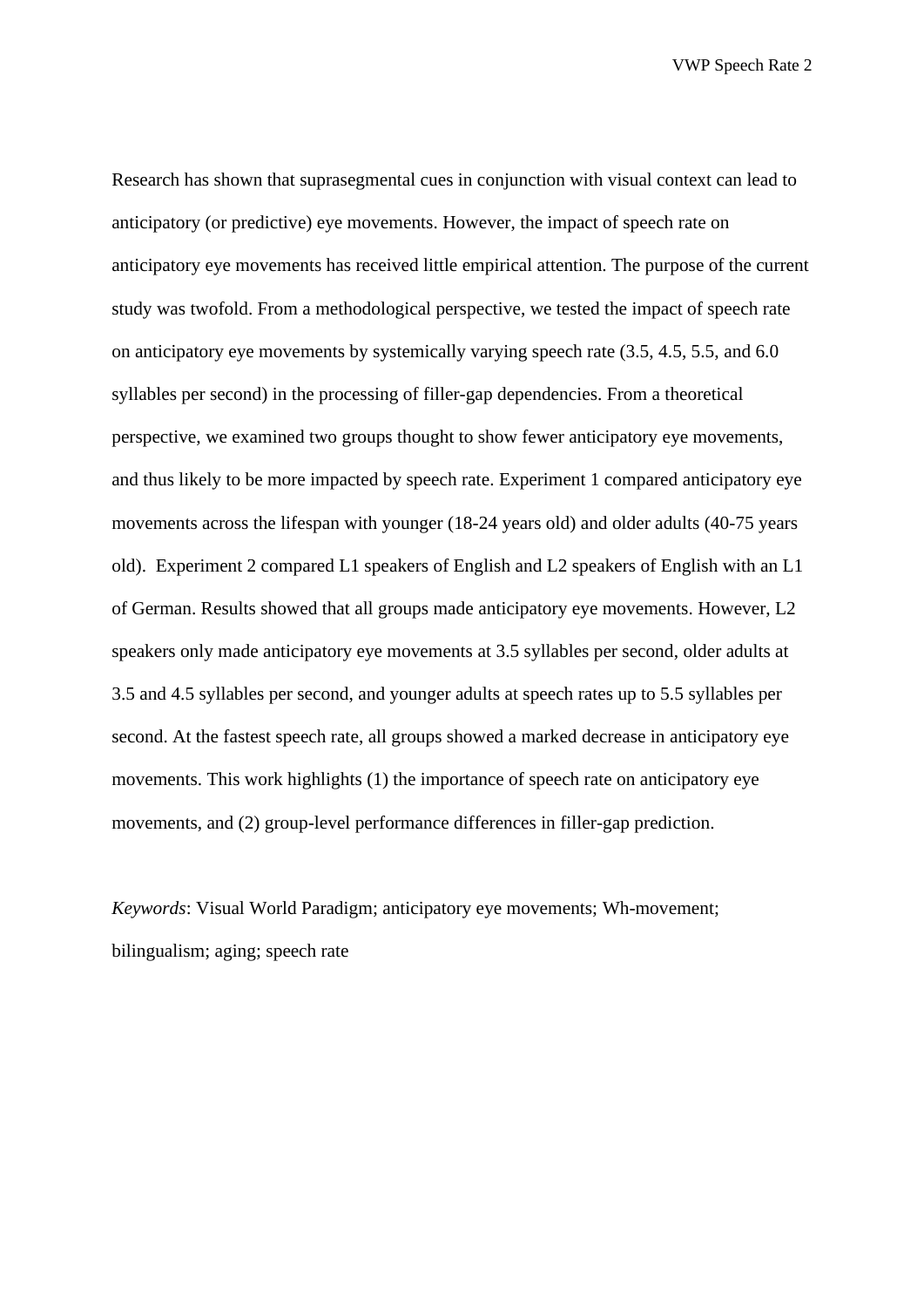**Acknowledgements:** The authors thank Rebecca Jennings for recording the stimuli, Jasmine Segarra for assisting with collecting papers for the survey of VWP studies, and Sean Veld for assistance with the PRAAT script.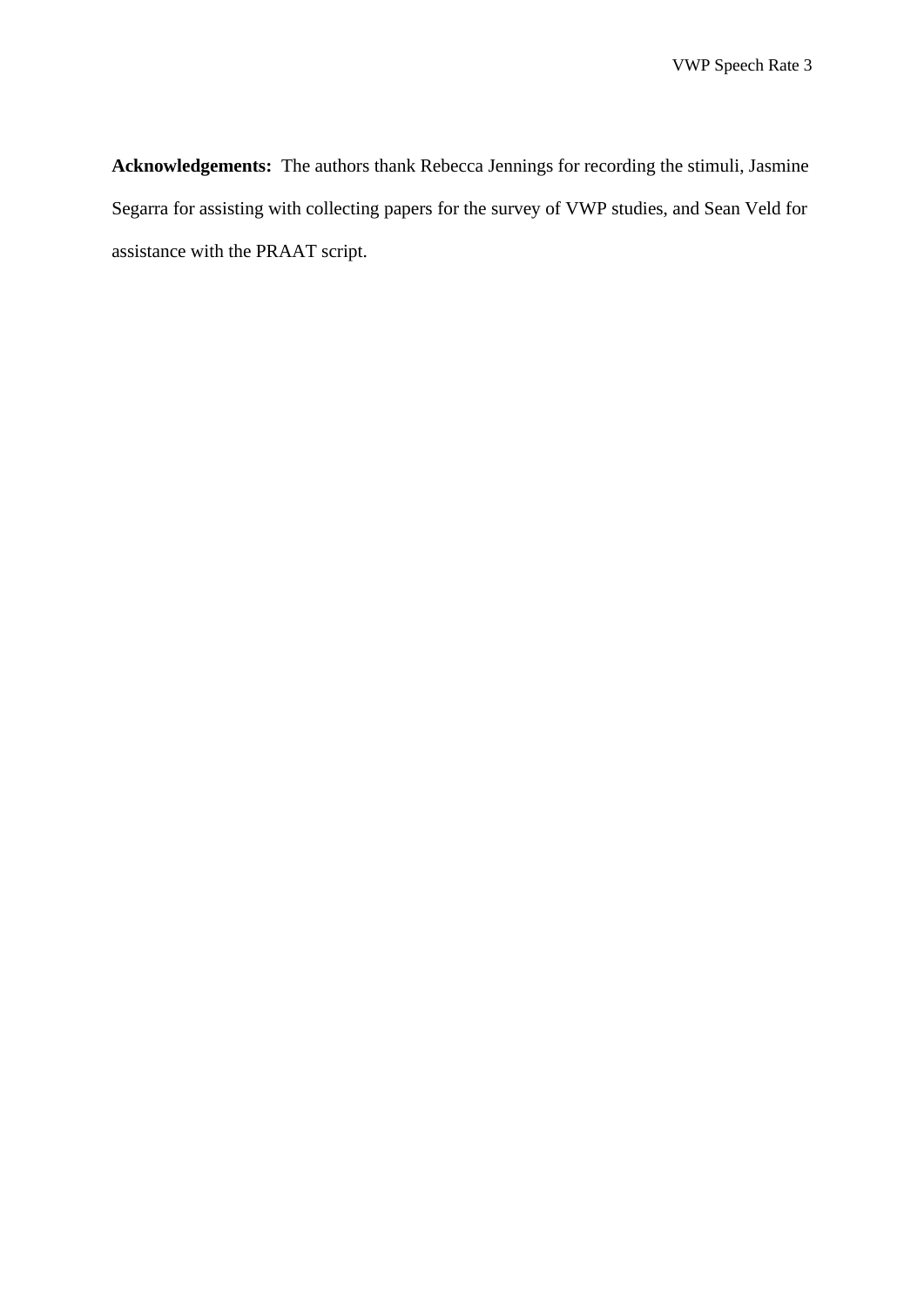In the current study, we had a (primary) methodological research objective and a (secondary) theoretical research objective. Our methodological objective involves speech rate, which is not consistently reported in Visual World Paradigm (VWP) studies. Therefore, the existing literature contains a confound, which means that comparisons across studies are problematic. We tested the impact of speech rate on anticipatory eye movements by systemically varying speech rate, within the "normal" range, from 3.5 to 6.0 syllables per second. Our secondary objective was theoretical, and involves groups that are likely to be differentially impacted by speech rate: older adults and L2 speakers. Older adults are affected by age-related declines in various language abilities, and L2 speakers have less proficiency in L2. In order to investigate anticipatory behavior in these two groups, we examined the processing of filler-gap dependencies. Because this study has two research objectives, and because it touches on a variety of different topics, we feel it is important to clearly outline the structure of the Introduction leading up to the experiments. With respect to the methodological objective, it is necessary to introduce the VWP and the few studies that have at least considered the role of speech rate in anticipatory language processing. We then turn to the specific syntactic constructions that were used to drive anticipatory eye movements (i.e., filler-gap dependencies). Finally, with respect to the theoretical objective, we review the literature on filler-gap dependencies in native and non-native speakers, and provide an overview of the mechanisms underlying age-related declines in language processing. *Language Processing in the Visual World*

In the VWP, participants' eyes are tracked as they listen to utterances while viewing an array of objects. Language processing typically requires the integration of multiple sources of information in order to generate grammatically accurate representations of incoming linguistic input (Tanenhaus, Spivey-Knowlton, Eberhard, & Sedivy, 1995). Studies have shown that the parser not only integrates each word into the preceding structure as it is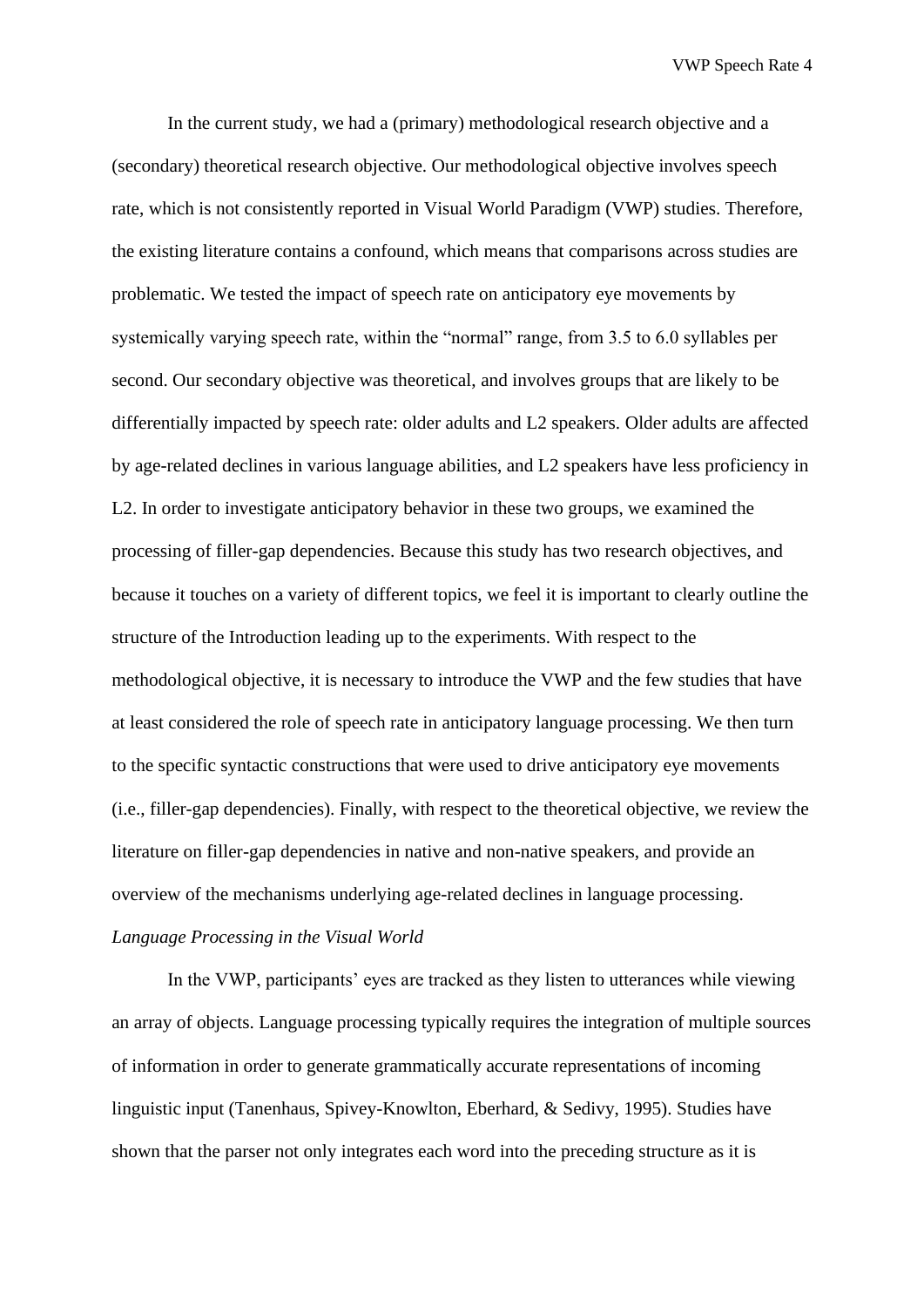encountered, but also actively makes predictions on the basis of preceding information (for reviews see Ferreira & Chantavarin, 2018; Huettig 2015; Huettig & Mani, 2016; Kamide 2008; Kuperberg & Jaeger, 2016; Staub, 2015). Anticipatory behaviors in sentence processing are observed with millisecond-level accuracy by looking, for example, at eye movements to an object before it is explicitly referred to in the input, as is the case in the VWP. The assumption is that, as visual attention shifts to an object in the scene, it provides insights into real-time language comprehension (e.g., Altmann & Kamide, 1999; Tanenhaus et al., 1995).

In an early study, Allopenna et al. (1998) showed that phonological overlap created competition in looks to objects whose names shared the same initial onsets (e.g., *candy* and *candle*). Native speakers looked equally towards both objects until later phonological information disambiguated the reference. This suggests that listeners direct eye movements to potential referents of linguistic input as they process the acoustic signal (see also, Magnuson, Dixon, Tanenhaus, & Aslin, 2007). This type of effect has been shown across a wide range of different variables (e.g., Altmann & Kamide, 1999; Altmann & Kamide, 2004; Altmann & Mirkovic, 2009; Huettig, Rommers, & Meyer, 2011; Kamide, 2008; Knoeferle, Crocker, Scheepers, & Pickering, 2005; Sedivy, Tanenhaus, Chambers, & Carlson, 1999). Thus, the VWP provides temporally sensitive and incremental insights into anticipatory language comprehension.

#### *Spoken Language Comprehension – Speech Rate*

Because the VWP focuses on processing of spoken rather than written stimuli, it also allows insight into how suprasegmental features of speech such as speech rate, pitch, and stress can facilitate (or hinder) interpretations. Several studies have investigated properties of the speech signal using the VWP, finding that certain suprasegmental cues can be used with visual context to generate anticipatory eye movements (for a review, see Huettig, Roomers, &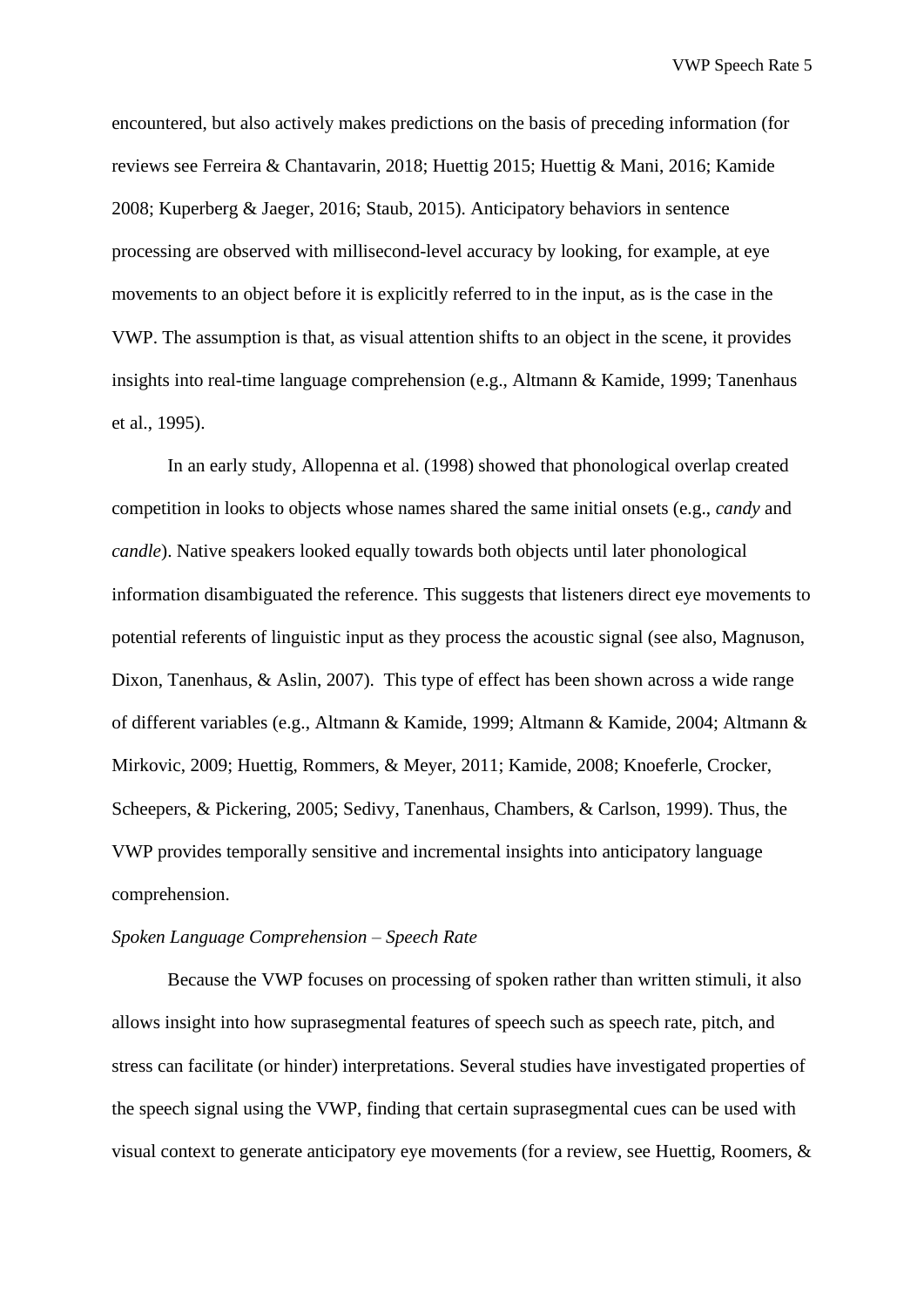Meyer, 2011). However, only one study has directly investigated the impact of speech rate, arguably the most salient suprasegmental feature (i.e., Huettig & Guerra, 2019). In a sampling of 45 VWP studies published in high-impact journals from  $2008-2018<sup>1</sup>$ , only three reported the speech rate of their materials. These studies reported speech rates of 1.3, 2.6, and 3.1 syllables per second. Ten of the 45 studies noted that the stimuli were within a "normal" range but did not provide quantitative estimates, 16 studies reported some information on their utterances but reported nothing about speech rate (e.g., stimuli were recorded by a native speaker), and the remaining 16 did not include any information about their stimuli.

In one of the few studies to actually manipulate speech rate, Huettig and Guerra (2019) had Dutch speakers listen to sentences while looking at an array of four objects, and were asked to "Look at the…". The display contained three objects with the same gender and one of contrasting gender. When the contrasting object was the target, participants could predict the object at the gender-marked article (i.e., before the noun was mentioned). Participants anticipated the object when they heard the instruction at "slow" and "normal" speech rates when they saw the array for 4 seconds before hearing the instruction. When they previewed the array for 1 second, prediction was only observed in the "slow" condition. This confirms an important role of speech rate on prediction in the VWP.

These findings are in line with Ferreira and Chantavarin (2018), who argued that prediction effects should not be explained from atypical experimental settings "… an experiment in which words are presented at unusually slow rates…" (pg. 445). However, Huettig and Guerra did not provide speech rate (they reported the means of the duration of their two speech rates) and coupled with the lack of consensus on what "normal" speech rate

<sup>1</sup> Acta Psychologica; Applied Psycholinguistics; Attention, Perception, & Psychophysics; Bilingualism: Language & Cognition; Brain & Language; Cognition, Journal of Memory and Language; Journal of Neurolinguistics; Language Acquisition; Language and Cognitive Processing; Language, Cognition, and Neuroscience; Linguistic Approaches to Bilingualism; Second Language Research; Studies in Second Language Acquisition; Quarterly Journal of Experimental Psychology.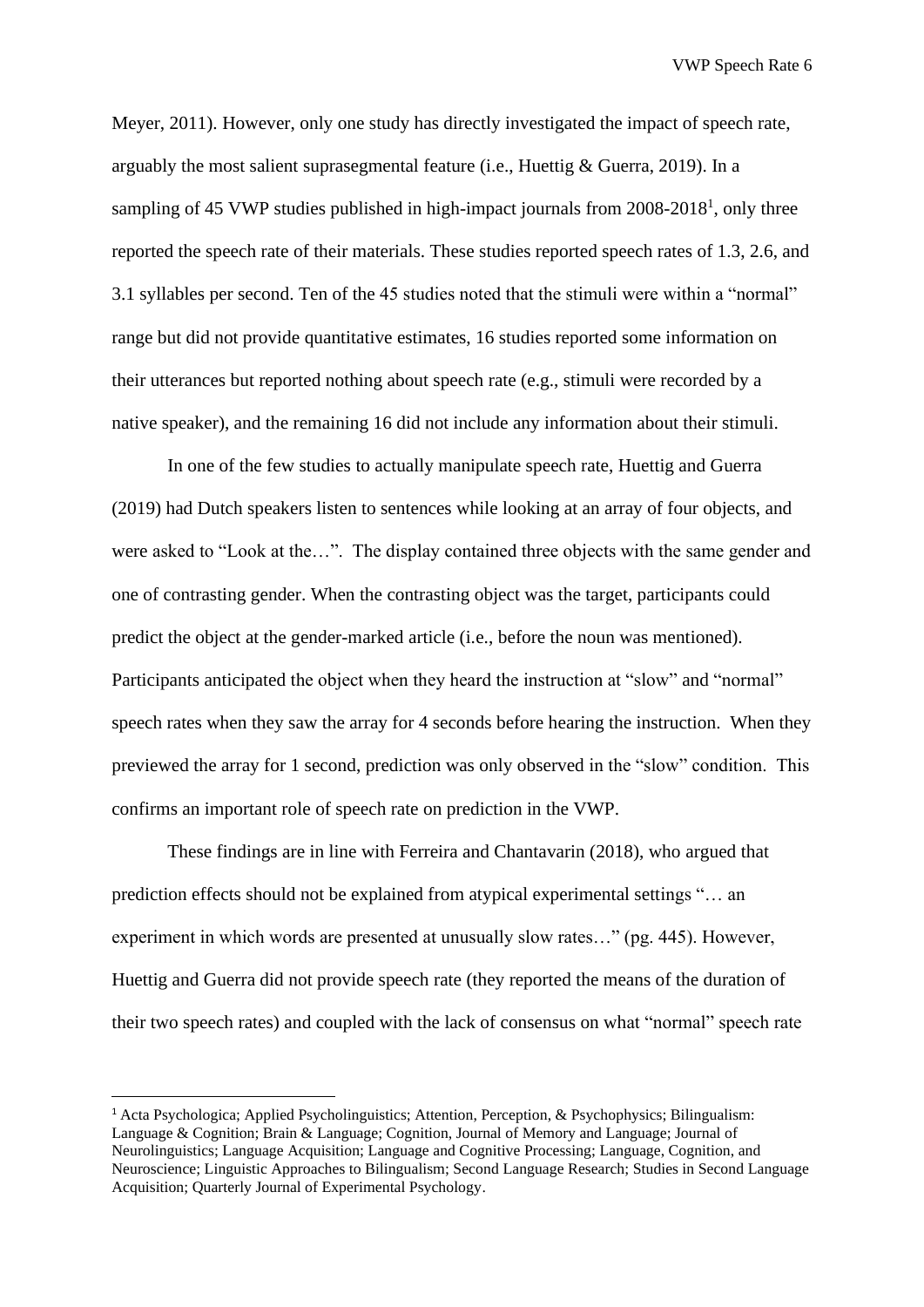is, it is difficult to compare their study with previous research (which tends to provide speed in syllables per second). To summarize, there is currently a major methodological limitation in the literature concerning speech rates in the VWP such that, at present, it is unknown how much speech rate impacts anticipatory eye movements. Therefore, in the current study we plan to directly test anticipatory eye movements across four different auditory presentation speeds. However, unlike Huettig and Guerra (2016), we did not vary preview time.

A wide range of "normal" speech rates have been reported in the literature. Several studies have reported that the average speech rate is between 2.50 and 4.56 syllables per second (e.g., Dickey, Choy, & Thompson, 2007; Fónagy & Magdics, 1960; Wilshire, 1999). Hertrich, Dietrich, and Ackermann (2013) reported that the normal speech rate is between 4.0 and 8.0 syllables per second, while Munro and Derwing (2001) reported that the optimal rate for comprehensibility (judged by L1 English speakers) was 4.76 syllables per second. Speech rate is impacted by several factors such as age, dialect, or whether you are speaking in your native or non-native language. Likewise, comprehension is impacted by speech rate. Wingfield, Poon, Lombardi, and Lowe (1985) investigated comprehension in older adults (65-73 year olds) vs. university students (18-22 year olds), finding that older adults showed a steeper decline in accuracy (in sentence recall) as speech rate increased. In L2 comprehenders, auditory input rate is the most often identified source of comprehension difficulty (Graham, 2006).

#### *Filler-Gap Dependencies in Native (L1) Speakers*

Filler-gap dependences such as wh-questions (e.g., Who*<sup>i</sup>* did the bride tickle *t<sup>i</sup>* at the mall?) are formed by moving the filler (*whoi*) from its canonical position (e.g., The bride ticked *who* in the mall). When the filler is moved it leaves a gap (or trace) in its place (*ti*), and the filler must be associated with the gap to be assigned a thematic role at the verb (i.e.,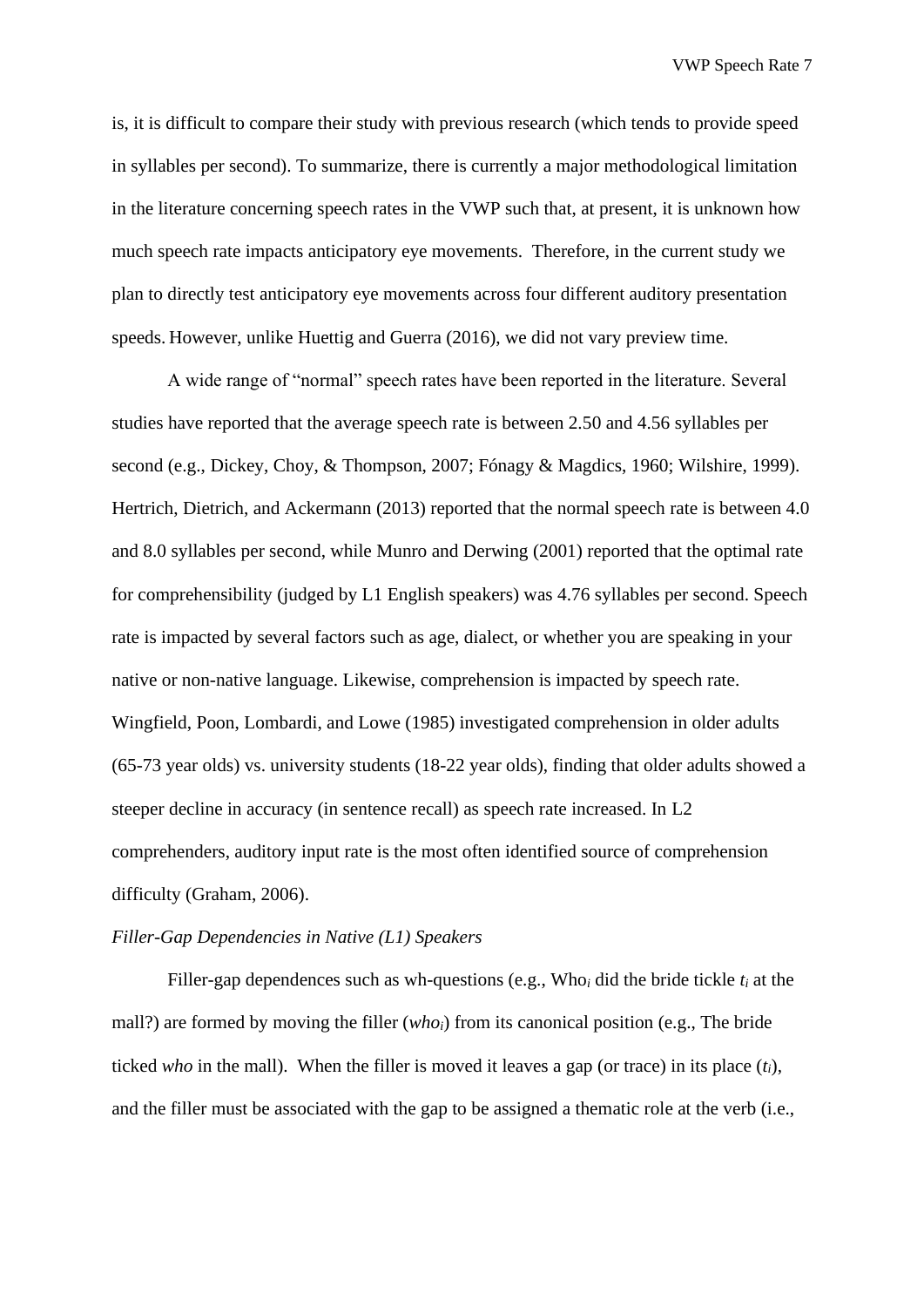who is doing what to whom)<sup>2</sup>. The correct interpretation of a filler-gap dependency can only be formed after the gap is located. Research suggests that the parser actively searches for the gap as the sentence unfolds (e.g., Frazier, 1987; Frazier & Flores d'Arcais, 1989). Filler-gap dependencies therefore require top-down syntactic knowledge about where a filler can be posited, rather than bottom-up information that signals where to posit a gap (Atkinson, Wagers, Lidz, Phillips, & Omaki, 2018).

Using the VWP to investigate filler-gap dependencies, Sussman and Sedivy (2003) investigated the processing of wh-movement by comparing fixations during yes/no sentences (5) and wh-questions (6) after participants listened to a story (about a girl squashing a spider with her shoe).

- (5) Did Jody squash the spider with her shoe?
- (6) What<sub>*i*</sub> did Jody squash  $*_t$ *i* the spider with  $t_i$ ?

In (6) there is a potentially ambiguous gap location (\**ti*) following *squash* due to the question (i.e., *What did Jody squash…*). However, this interpretation is ultimately rejected given that the utterance continues with *the spider*. Sussman and Sedivy found that participants actively tried to form a filler-gap dependency. This was based on the increased fixations on *the spider* around the onset of *squash,* suggesting an association between the filler with the first, but ultimately, incorrect gap. Later in the sentence, participants showed increased fixations to the correct answer (*the shoe*) around the onset of the preposition (*with*). Critically, this pattern of eye movements was not observed in the yes/no question that did not contain a filler-gap dependency.

Another type of filler-gap construction - the intermediate gap construction - has been used to test L1 and L2 filler-gap dependency processing. In an intermediate gap construction

<sup>&</sup>lt;sup>2</sup> See Pickering and Barry (1991) for an argument against these types of movement operations, which will not be considered further in the current study.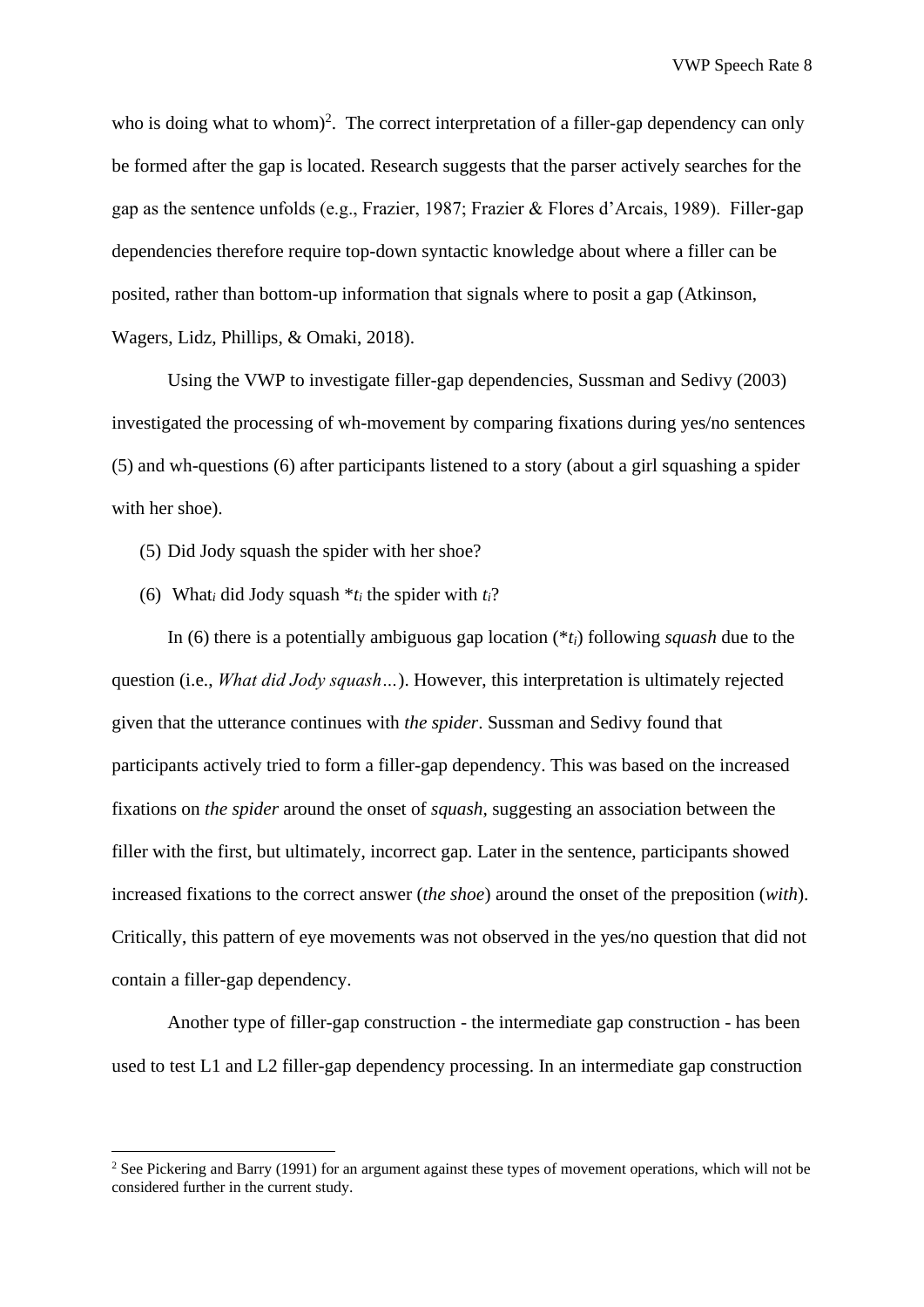(7), the filler (*whoi*) and its gap site (*ti*) span more than one clause, and these clauses are broken up by an intermediate gap (*t'i*). In self-paced reading, Gibson and Warren (1999) found that L1 English speakers slowed down at the intermediate gap in (7), but showed shorter reading time at the final gap (following *pleased*) in (7) compared to (8). This suggests that the parser reactivated the filler at the intermediate gap site, which facilitated forming of the dependency at the final gap site. Gibson and Warren (1999) argued that intermediate gaps in constructions serve to break up the filler-gap dependency into two shorter dependencies, easing working memory load and facilitating the integration of the filler and the gap compared to a sentence like (8) with no intermediate gaps.

- (7) The manager who<sub>i</sub> the consultant claimed  $t<sub>i</sub>$  that the new proposal had pleased  $t<sub>i</sub>$  will hire five workers tomorrow.
- (8) The manager who<sub>i</sub> the consultant's claim about the new proposal had pleased  $t_i$  will hire five workers tomorrow.

### *Language Processing in Non-Native (L2) Speakers*

As reviewed above, research has found that individuals employ an active-filler strategy and rapidly build expectations during sentence processing. However, the majority of this research comes from native monolingual speakers. Given that half, if not more, of the world is bilingual (Grosjean, 2010), it is important that psycholinguistic theories account for bilingual processing. Two lines of L2 research are relevant. The first is filler-gap dependencies and the second is expectation building or prediction.

Several studies of L2 sentence processing have used filler-gap dependencies to test whether L2 speakers are capable of processing them in the same way as native speakers. Using self-paced reading and intermediate-gap constructions, Marinis, Roberts, Felser, and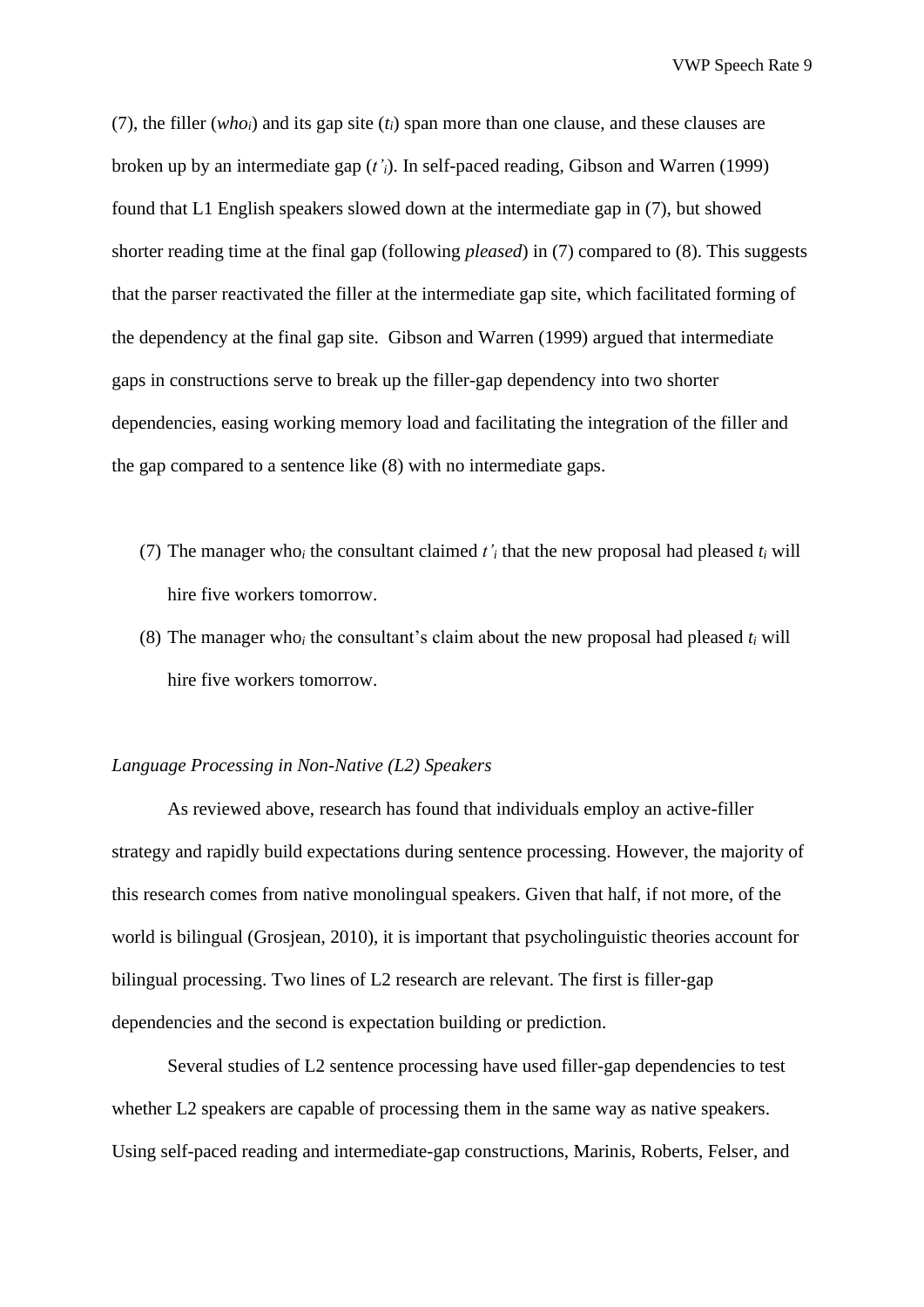Clahsen (2005) found that L2 speakers of English (L1s: Greek, German, Chinese, or Japanese) showed no facilitation from the intermediate gap. They concluded that L2 speakers do not use top-down syntactic knowledge the way L1 speakers do, but instead use a lexicallydriven bottom-up strategy to form a dependency between a filler and its lexical subcategorizer. Later, Clahsen and Felser (2006) argued for a Shallow Structure Hypothesis, which suggests that L2 speakers rely less on syntactic information and, instead, rely more on lexical-semantic and pragmatic information. They assumed that at least two processing routes operate in parallel; one is a shallow heuristics-driven route while the other creates "deep/full" grammatical representations. The route that is employed may depend on several factors, such as proficiency or grammatical knowledge. Thus, L2 speakers may rely on the heuristic pathway more often than L1 speakers.

In contrast, other research has found that L2 speakers may be able to use the "grammatical route" and form syntactically-driven filler-gap dependencies in some situations. Dekydtspotter et al. (2006) re-analyzed the data from Marinis et al. (2005), looking at the segment following the intermediate gap. They found evidence for delayed activation in two of the four L2 groups. Furthermore, Hopp (2006) argued that syntactic processing is not "shallow" for all L2 speakers, but rather dictated by L2 proficiency (which was not reported in Clahsen & Felser, 2006, or Marinis et al., 2005). Along the same line, Pliatsikas and Marinis (2013) found intermediate gap facilitation in a group of L2 speakers that had naturalistic exposure to English (i.e., lived in an English speaking country). Again, suggesting that L2 speakers can show native-like syntactic processing. Fernandez, Höhle, Brock, and Nickels (2018) used auditory presentation (arguably a more ecologically valid method than self –paced reading) to test intermediate-gap constructions. They found that L2 speakers showed similar facilitation as L1 speakers at the intermediate gap, which suggests the importance of suprasegmental information in language processing and according to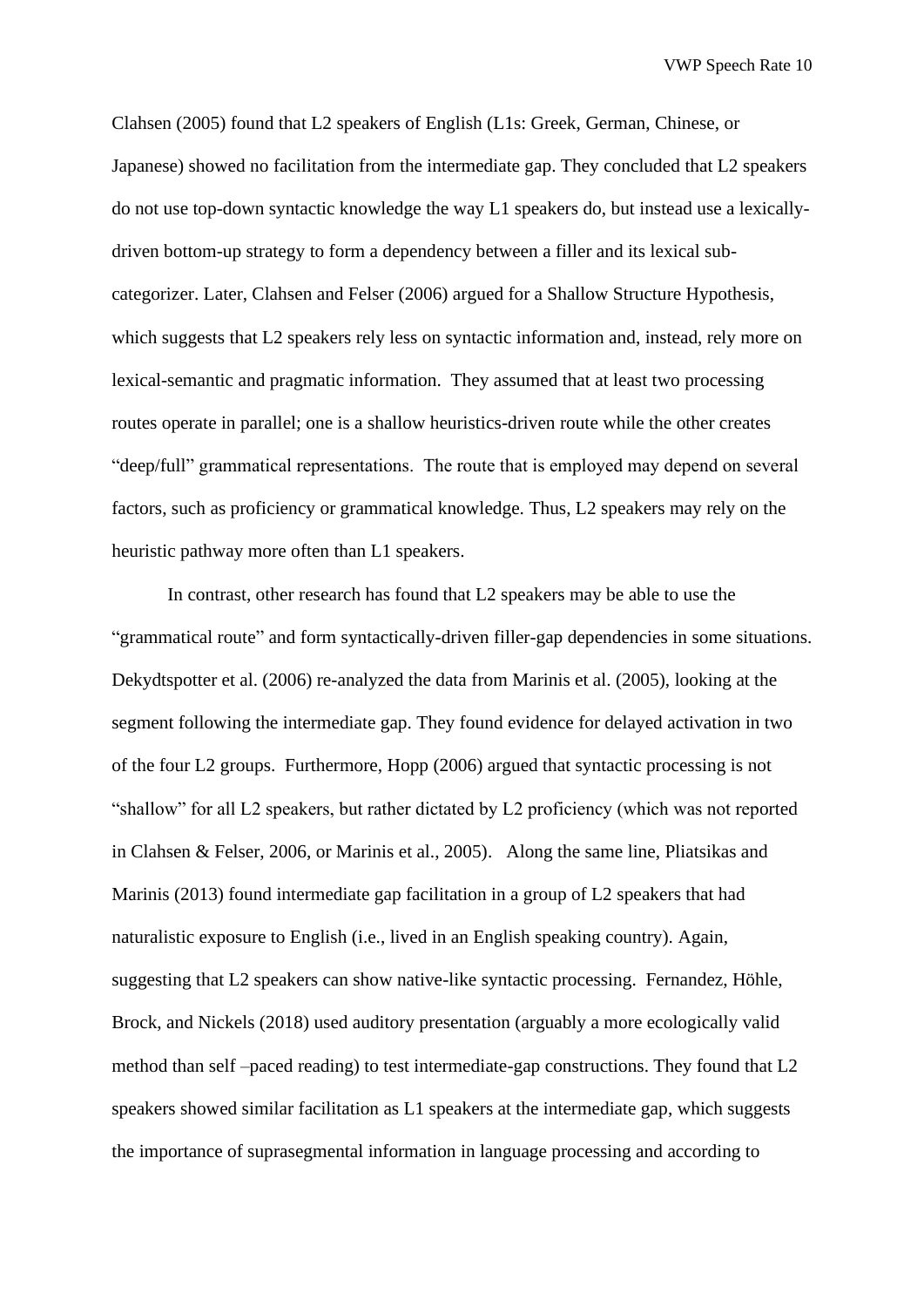Fernandez et al. resulted in "deeper" syntactic processing (i.e., more reliance on the grammatical route).

A second area of research relevant for the current study focuses on L2 speakers' ability to anticipate or build expectations in sentence processing. Some have argued that L2 speakers may not build expectations to the same extent as L1 speakers (e.g., Grüter, Lew-Williams, & Fernald, 2012; Grüter, Rohde & Schafer, 2014, 2017). However, others have found that highly proficient L2s are capable of predicting upcoming information (e.g., Dussias et al., 2013; Hopp, 2013). In contrast, Kaan (2014) concluded that L1 and L2 speakers do not qualitatively differ in their expectation-building mechanism, but rather group differences derive from individual differences that affect language processing (e.g., processing strategies, quality of lexical representation, competing lexical information, etc.). Thus, expectation building differences may be linked to L2 proficiency or possibly some other individual difference(s) variable.

## *Sentence Processing in Older Adults*

Research suggests that certain cognitive capabilities decline with age, including inhibition, memory, processing speed, and reasoning (see for example: Burke & Mackay, 1997; Rosselli, Ardila, Matute, & Vélez-Uribe, 2014; Salthouse, 2010; Shafto & Tyler, 2014). These factors - especially processing speed and working memory - have implications for language processing. However, other abilities remain static or increase with age (e.g., vocabulary and real-world knowledge), which may augment language processing (Stine-Morrow, Miller, & Hertzog, 2006).

Eye-movement patterns also change with age. Schik, Mohr, and Hofferberth (2000) investigated eye movements to visual targets in 90 adults ranging from 17-75 years of age, finding that the latency to initiate an eye movement to a target increased with age. In a reading study, Rayner et al. (2006) found that older adults (>70 years) read more slowly and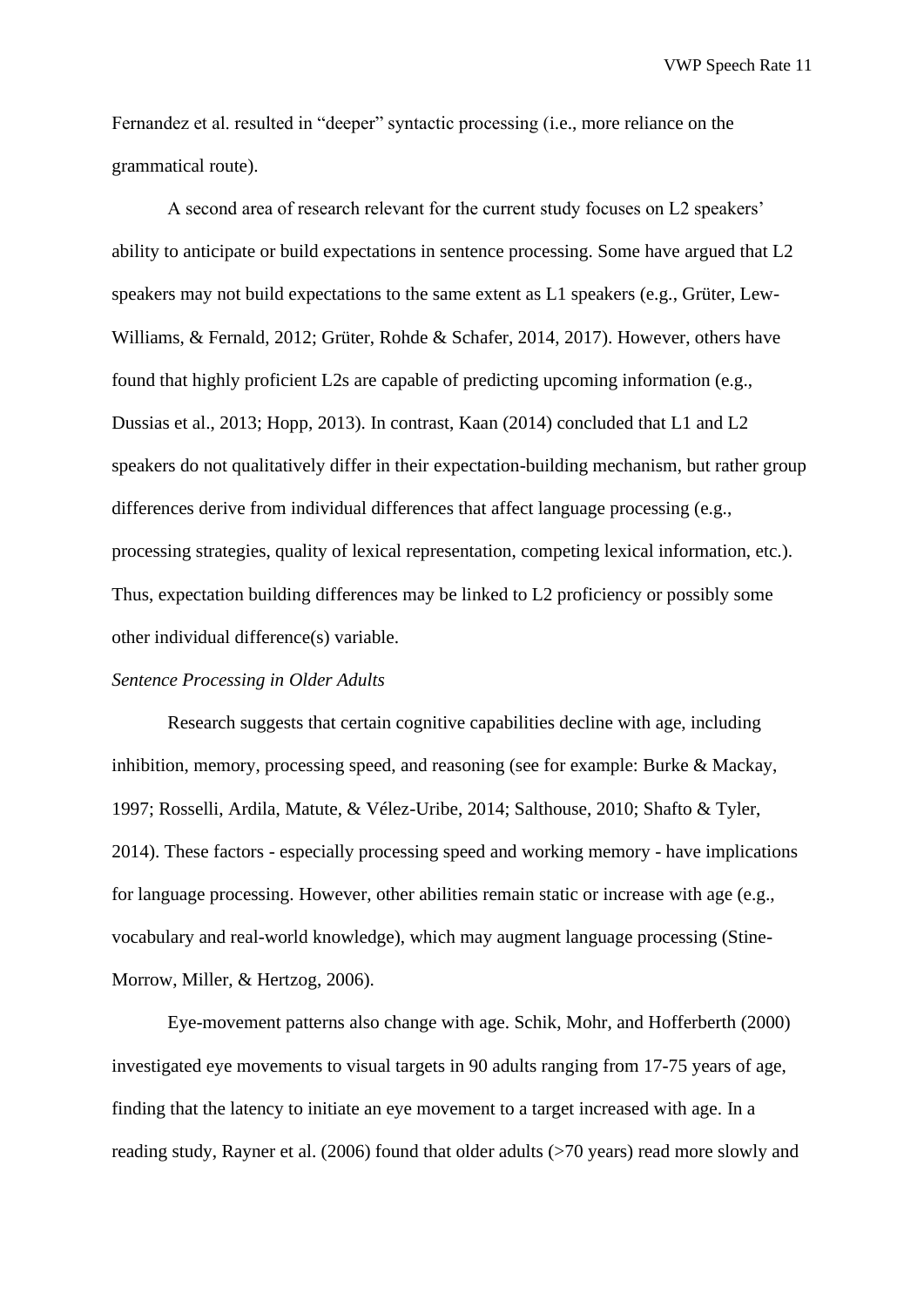made longer fixations than younger adults (<35 years). Additionally, they found that older adults employed a "riskier" reading strategy in which they were more likely to skip words and make regressions, which they argued was due to building expectations of upcoming words based on contextual information (cf. Warrington, White, & Paterson, 2018). Consistent with this, in studies using auditory stimuli, it was found that older adults are more efficient at using context to compensate for degraded speech relative to younger adults (for review, see Pichora-Fuller, 2006).

Given that filler-gap dependencies require cognitive resources and working memory, older adults may process these structures more slowly than younger adults. It has been found that older adults are able to form filler-gap dependencies when working memory is controlled for (i.e., when the distance between the filler and gap were no further than five words apart; Zurif, Swinney, Prather, Wingfield, & Brownwell, 1995). However, the majority of research investigating filler-gap dependencies in older adults comes from research with acquired language disorders (where healthy older adults serve as control participants). For example, Dickey, Choy, and Thompson (2007) investigated filler-gap dependencies (based on the Sussman and Sedivy materials) in individuals who had an acquired language disorder, and compared them to age-matched controls. They observed similar results in their controls as the young adults in Sussman and Sedivy. Thus, neither study directly compared younger and older (neuro-typical) adults, but both studies did show evidence for gap filling, and more-orless similar patterns across age.

#### *Current Study*

In this study, we had a (primary) methodological and (secondary) theoretical research objective. Methodologically, we tested the impact of speech rate on anticipatory eyemovements. Previous research investigating speech rate has reported average speech rates between 2.5 and 8.0 syllables per second (e.g., Dickey, Choy, & Thompson, 2007; Fónagy &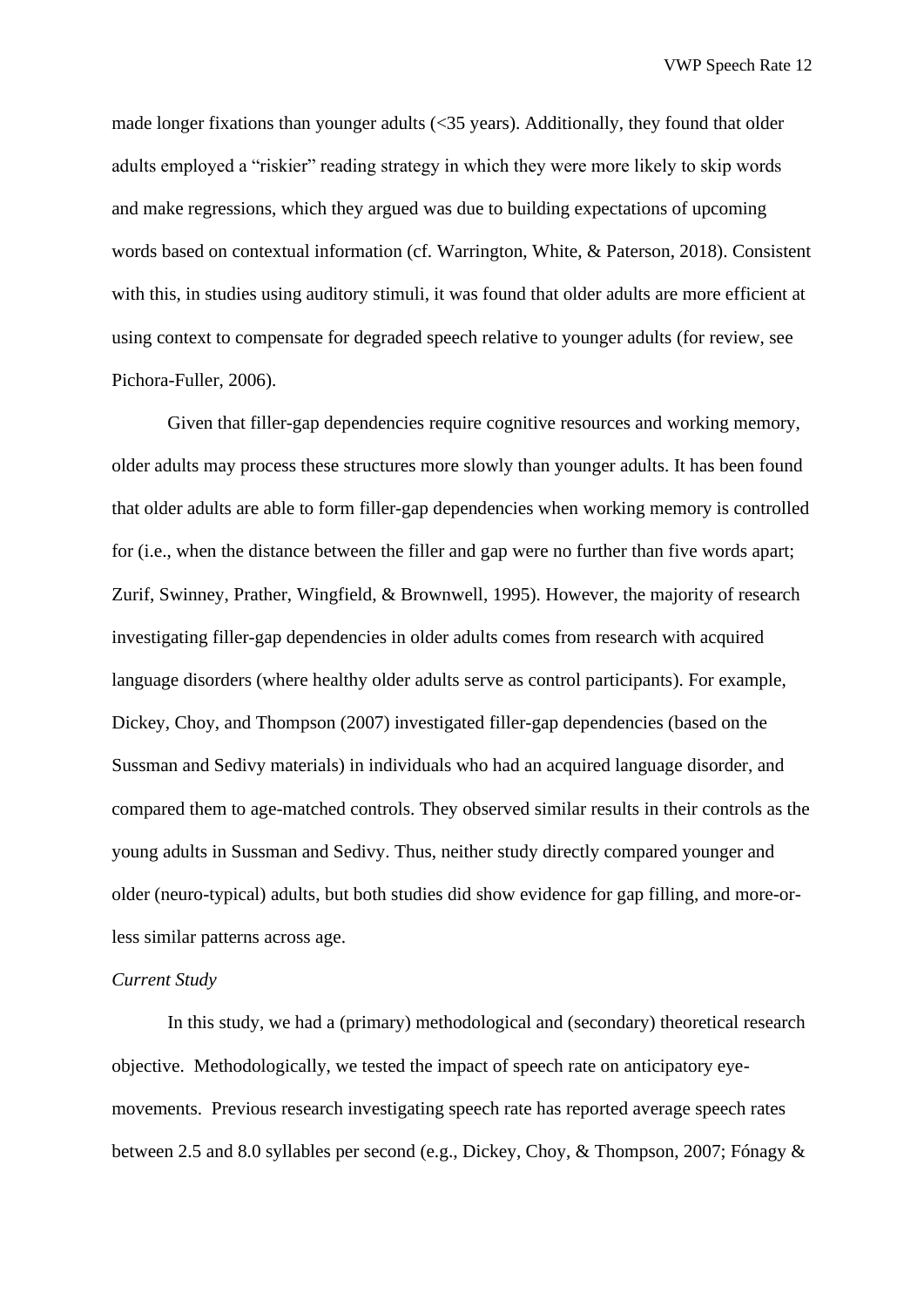Magdics, 1960; Hertrich, Dietrich, & Ackermann, 2013; Wilshire, 1999), and in the current study we varied speech rate from 3.5-6.0 syllables per second. Given that prior VWP research did not discuss or even report speech rate, we hope that this study will provide more scientifically supported and appropriate speech rate information for future studies. The lack of consistency in speech rate across studies, may bias towards finding anticipatory eye movements with atypically slow speech or to not find anticipatory eye movements with atypically fast speech (Ferreira & Chantavarin, 2018). Theoretically, we compared anticipatory eye-movements across groups of speakers that are likely to differentially impacted, for different reasons, by speech rate in the processing of filler-gap dependencies (Munro & Derwing, 2005; Wingfield et al., 1985). Experiment 1 tests whether speech rate affects anticipatory eye movements in the processing of filler-gap dependencies with native speakers of English ranging in age from 18 to 75 years of age, and Experiment 2 compares younger L1 speakers of English with late L2 speakers of English.

#### **Experiment 1**

Experiment 1 compared two groups of native speakers of English to test anticipatory eye movements across the lifespan, younger adults ranging from 18 to 24 years and older adults from 40 to 75 years. In this experiment, from a methodological perspective, we hypothesized that as speech rate increases, anticipatory eye movements to the target at the gap site will decrease. From a theoretical perspective, and based on prior research, we expect older adults will show a more substantial decrease in anticipatory eye movements as speech rate increases compared to younger adults. However, it could also be that older adults are able to use context more efficiently and commit to a "riskier" processing strategy, leading to a less dramatic decrease (or even similar) anticipatory eye movements compared to younger adults.

#### **Method**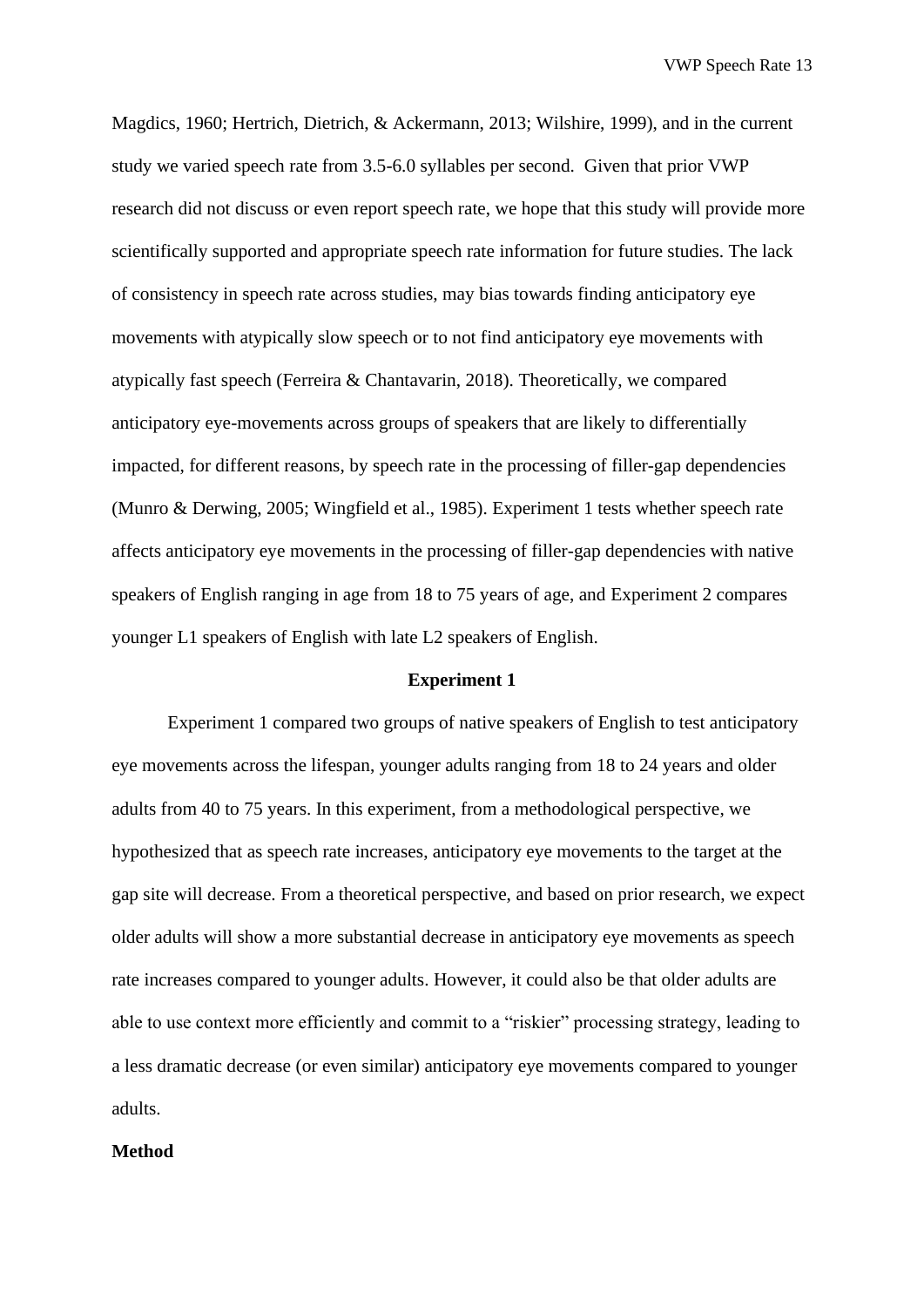*Participants.* Fifty-six native (L1) English speakers were recruited from Northumbria University and the greater Newcastle upon Tyne area. All participants had spoken English from birth and had not started to learn a second language before the age of 6. All had normal or corrected-to-normal vision. Thirty-one participants were in the older group with a mean age of 57.19 years (*SD =* 11.17, range 40-75 years) and 25 were in the younger group with a mean age of 19.32 (*SD =* 1.35, range 18-24 years). The older group had an average of 17.70 years of education (*SD*=4.28), while the younger group had an average of 15.00 years of education (*SD*=0.89). Given that years of education was not normally distributed for the younger group a Wilcoxon signed-rank test was run, this difference was significant  $W =$ 572.50,  $p < .05$ .

## *Materials.*

*Linguistic stimuli.* The experiment consisted of 53 trials: 3 practice trials, 20 critical trials, and 30 filler trials. Items were based on the Dickey and Thompson (2009) stimuli and consisted of a short story followed by one of two wh-movement comprehension probes (see example 9).

- (9) One day a wolf and a deer were sleeping near a cave. The wolf became crazed and the wolf attacked the deer. A hawk watched as the deer escaped.
	- a. Who*<sup>i</sup>* did the wolf attack *t<sup>i</sup>* near the cave?
	- b. Point to who<sub>i</sub> the wolf was attacking  $t_i$  near the cave.

All stories were three sentences long. The first sentence introduced an event, the event location, and the agent and patient or theme of the event (which were animate NPs). The second sentence described the transitive event, and the third sentence contained an additional animate actor that served as a distractor. The animate NPs and location were matched for syllable length and did not contain initial phonological overlap. Two comprehension probe types were used in order to balance items that began with a wh-word or *point to* probe (see a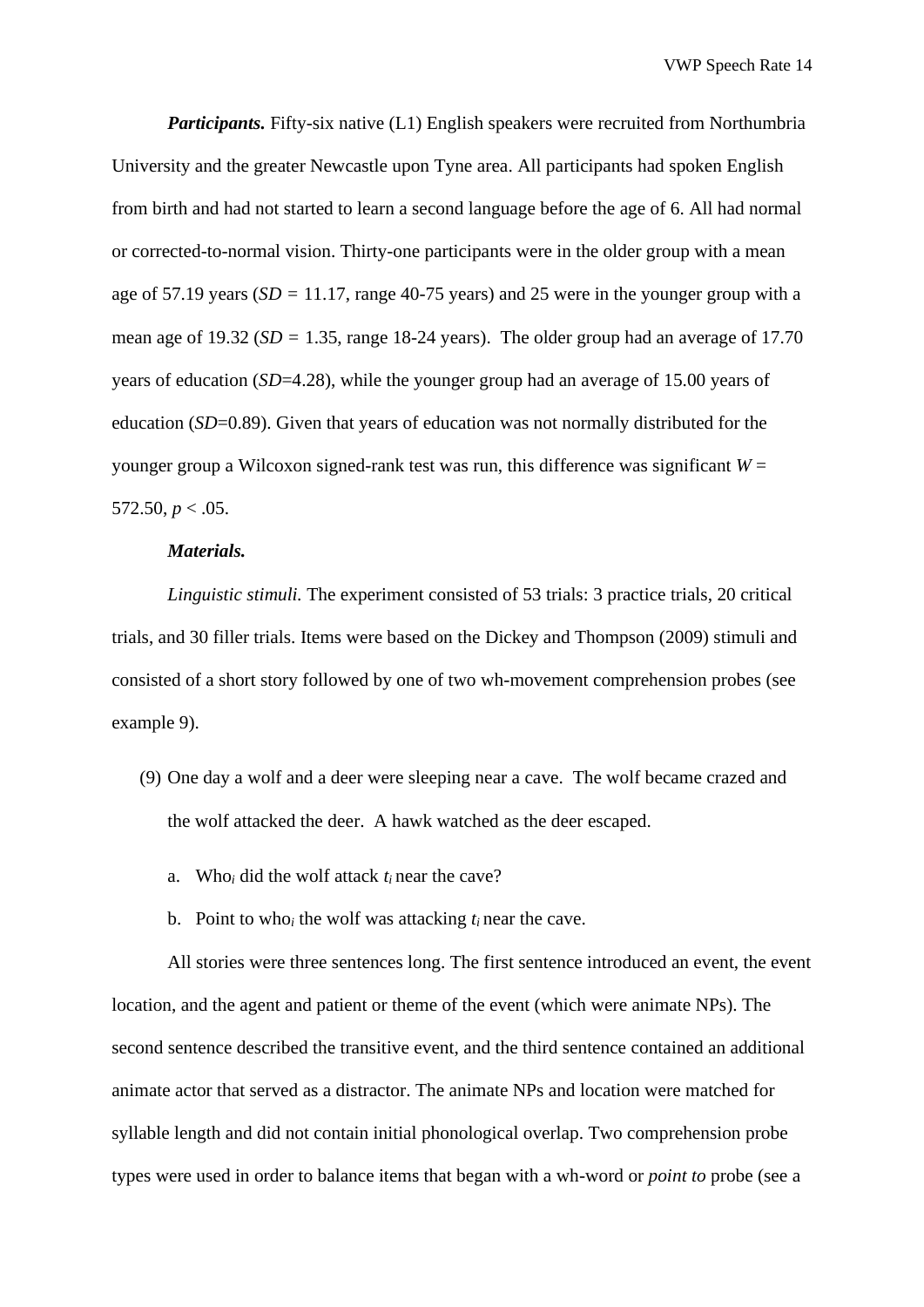and b in (9), (a) was an object-extracted wh-question and (b) was an object-extracted relative clause probe.

Items were constructed in a  $2 \times 4$  design: probe type (point to/wh-word) and speed (3.5, 4.5, 5.5, and 6.0). Eight lists were created, such that items were rotated in a Latin square design. For the analysis, the two probe types were collapsed, resulting in a  $1 \times 4$  design (see below for details). The fillers probed the subject (10 items), the distractor (10 items), and the location (10 items) mentioned in the story. Half of the filler probes began with a wh-word and half with *point to*. All items were recorded by a native speaker of British English with a Northeast accent at a sampling rate of 44,100 Hz. Speed was manipulated using Praat, making four conditions from the same item based on syllables per second.<sup>3</sup>

*Visual Stimuli.* Fifty visual stimuli were created with four images depicting the three animate NPs and the location mentioned in the story (see Figure 1). The four images were black and white drawings obtained from Microsoft clipart. The image area was divided into nine equal-sized squares, and images were placed in the four corner squares positioned around a central fixation point. Images were rotated across items and were distributed across grid locations equally.



<sup>3</sup> Originally the auditory stimuli included a 6.5 syllables per second condition, but upon listening to the 6.5 conditions it was judged by the first author to be too fast, and therefore a 6.0 syllable per second condition was created instead.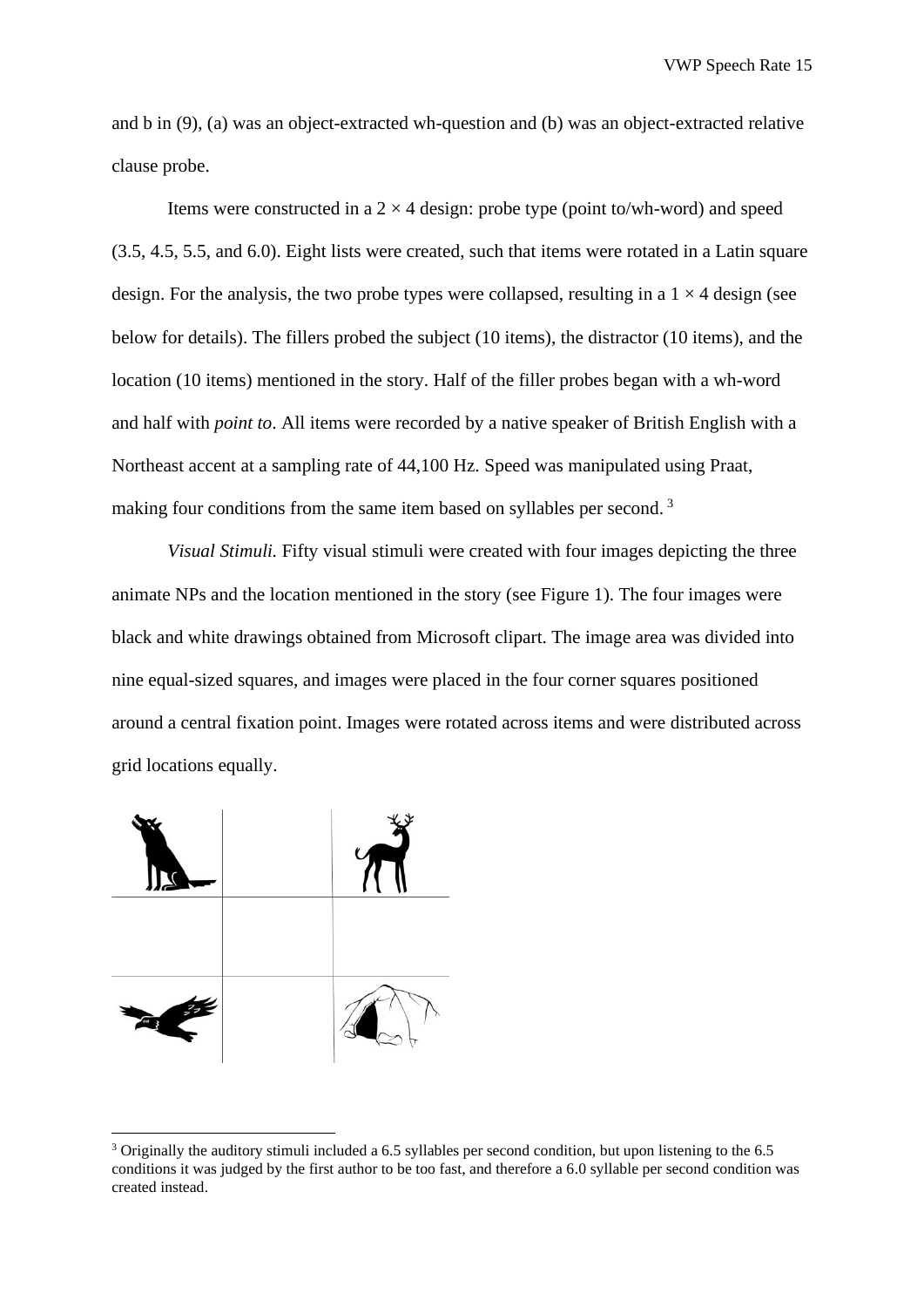*Figure 1.* Example stimulus.

*Apparatus.* Stimulus presentation was programmed using Experiment Builder software, and eye movements were recorded with an Eyelink 1000 (SR Research Ltd., Mississauga, Canada) desktop mount sampling at 1000 Hz. Viewing was binocular but only the right eye was tracked. Participants sat approximately 33 inches (83 cm) away from the screen, and a chinrest minimized head movements. Stimuli were presented on a 19 inch (48 cm) screen (60 Hz refresh rate) with an image size of  $1024 \times 769$  pixels. Calibration was completed using a 9-point calibration/validation sequence.

*Procedure.* The experiment began with an information sheet and consent form. This was followed by a short language questionnaire, and then participants completed the eye tracking study. Younger adults were given course credit and older adults were paid £5 for participating. Each participant was asked to listen to a story, while viewing an array of images that showed the objects mentioned in the story. (The images appeared at the same time the story began.) After listening to the story, participants had to answer a question about the story. Participants answered the question, after complete presentation of the question, by clicking on the image that they thought best answered the question only. The entire session lasted approximately 30-45 minutes.

#### *Data Analytic Plan.*

*Accuracy.* Accuracy was recorded and coded as 1 (correct) or 0 (incorrect) and was submitted to a logit mixed effects model. Fixed effects for accuracy measures included group (younger/older) and speech rate (3.5, 4.5, 5.5, 6.0). Group was sum coded with 0.5/-0.5 and speech rate was sum difference coded such that each level was compared to the following level (3.5 vs. 4.5, 4.5 vs. 5.5, 5.5 vs. 6.0). The *t* and *p* values are provided in the results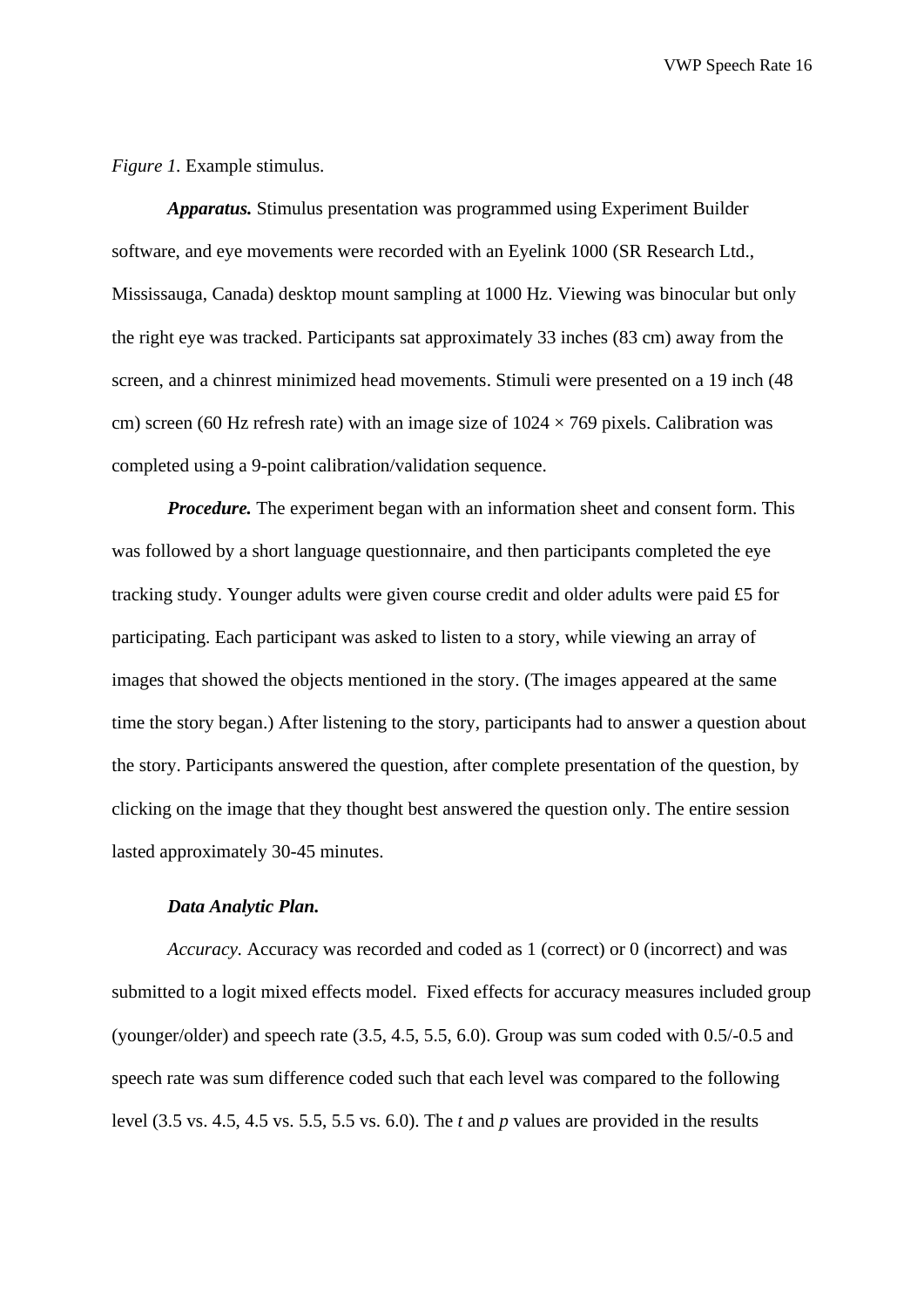section, and additional model information is provided in the Supplementary Materials, Section 1a and all code and data are available online at https://osf.io/dtp2z/.

*Eye Movements.* To test anticipatory eye movements, we analyzed eye movement data beginning 200 ms following the onset of the critical verb (*attack/attacking*), which accounts for the time it takes to program an eye movement and extending outwards 1000 ms. Evidence of active gap filling should occur at the onset of the verb in the form of more fixations to the theme (*the deer*) compared to the agent (*the wolf*) given where the parser should associate the filler with the gap  $(t<sub>i</sub>)$ . Due to the speech rate manipulation, the analysis window encompasses slightly different linguistic information<sup>4</sup>. However, given that the theme (nor the distractor) is never overtly mentioned, this time window captures the important parts of the (auditory) stimuli across all speeds. Note that the time between the onset of the verb and the onset of the following segment (*near the cave,* in example 9) had a mean length of 380 ms  $(SD = 32)$ . Table 1 shows the mean time between the onset of the verb and the following segment for each speech rate.

Table 1

Mean time (in milliseconds) between verb onset and the following segment.

| Condition | Mean length  |
|-----------|--------------|
|           | in ms $(SD)$ |
| 3.5       | 523 (131)    |
| 4.5       | 382 (99)     |
| 5.5       | 318 (76)     |
| 6.0       | 295 (81)     |

Given that we were interested in the pattern of fixations across time, the empirical logit of fixation counts was used for visualization and data analysis. The empirical logit is the log-odds ratio of looking at the target (compared to looking not at the target, that is, the other

<sup>&</sup>lt;sup>4</sup> Alternatively, one could analyze a set window (e.g., from the verb to the offset of the location), however this would mean each time window would contribute different amounts of data points to the analyses, potentially leading to spurious results.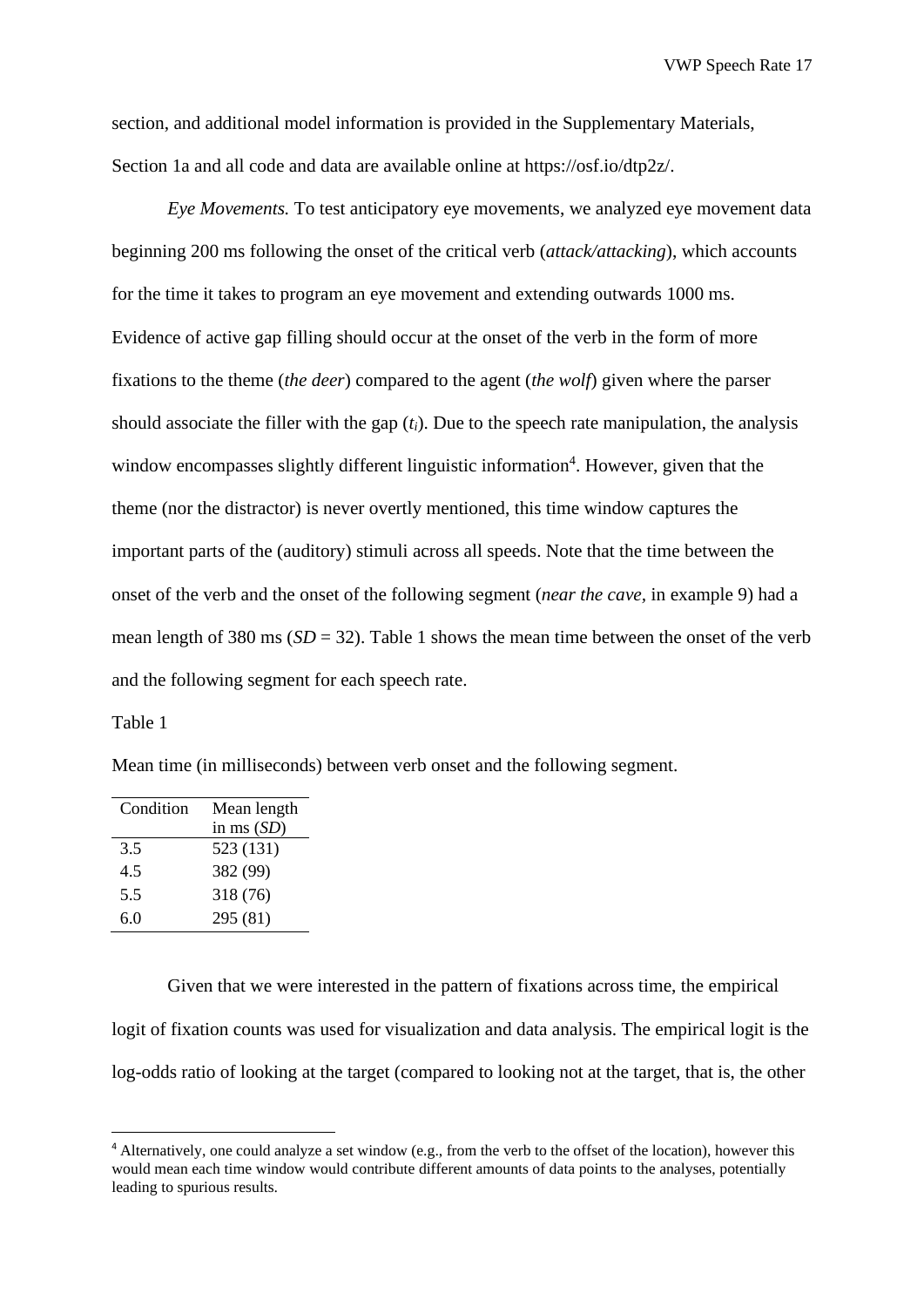three objects in the array) in 50 ms bins (Atkinson et al., 2018; Barr, 2008; Coco, Keller, & Malcolm, 2016), and was weighted to control for eye movement based dependencies (Barr, 2008). The empirical logits were submitted to a linear mixed effects model with fixed and random effects (including random slopes) fit in the same way as the accuracy models. Additionally, we included a fixed effect of time to the polynomial order of two, allowing us to capture the potential non-linearity of fixations across time. Time 1 is the linear term of fixations across time, and Time 2 is the quadratic term, which can account for the curvature of fixations across time (a positive coefficient represents a decrease followed by an increase, and a negative coefficient represents an increase followed by a decrease). Additional model information is provided in the Supplementary Materials, Section 1b.

## **Results**

Both models were analyzed using R (RStudio Team, 2018) and lme4 (Bates, Maechler, Bolker, Walker, 2018), and results include p-value estimates from the lmerTest package (Kuznetsova, Brockhoff, & Bojesen, 2018). The random effects structure for each model was maximally specified (Barr, Levy, Scheepers, & Tily, 2013); if the maximal model did not converge, complexity was removed until convergence was achieved. See footnote<sup>5</sup> for the maximal model that converged for accuracy, and footnote<sup>6</sup> for the maximal model that converged for the eye movement data.

*Accuracy.* Figure 2 shows the mean accuracy rate across speech rates. Less than one percent (i.e., 0.76%) of the responses did not fall within the four image regions and were eliminated. Participants showed relatively high accuracy overall, indicating good comprehension. General linear mixed effects models revealed no main effects or interactions (all  $p$ 's > 0.34).

<sup>&</sup>lt;sup>5</sup> glmer(accuracy~speech\_rate\*group+(1+speech\_rate|Participant)+ (1+group\*speech\_rate|Item), family = "binomial")

<sup>&</sup>lt;sup>6</sup> Imer(empirical\_logit ~ speech\_rate\*group\*poly(time,2)+ (1+ speech\_rate + poly(time,2)|Participant) +  $(1+group+poly(time,2))$ item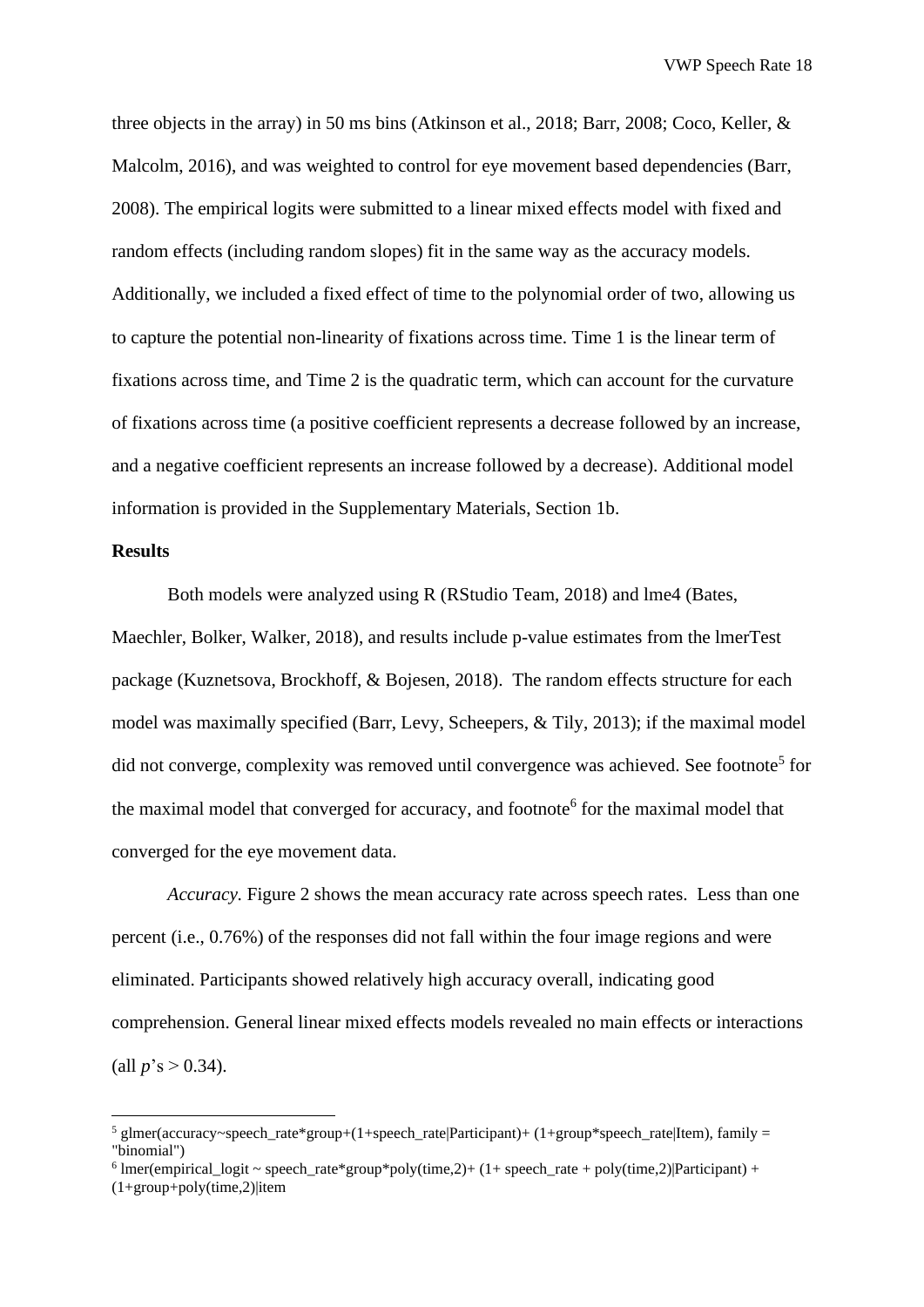

*Figure 2.* Mean accuracy for younger and older speakers. Error bars represent 95% confidence intervals.

*Eye Movements.* As noted previously, the probe types were collapsed in the analysis. To ensure that there were no differences between them in terms of anticipatory eyemovements, we added a fixed effect (probe type) to an initial model. We compared it to a model without (1) the main effect of probe type and (2) the interaction with probe type using a log likelihood ratio test. Neither the main effect of probe type  $(X^2(1)=0.05, p=0.81)$ , nor the interaction with probe type  $(X^2(16)=8.94, p=0.92)$  improved fit. Therefore, all remaining analyses were collapsed across probe type. Figure 3 shows the empirical logit of fixations from 200 ms post verb onset to 1200 ms post verb onset. Note the empirical logit was smoothed for visualization purposes in the Figures, but the raw empirical logit was used for data analysis. The model revealed a significant difference between speed 3.5 and 4.5 ( $t =$ 2.49, *p* < 0.05), with looks to the target increasing from 3.5 to 4.5. There was a main effect of Time 1 ( $t = 3.90$ ,  $p < 0.01$ ) with fixations increasing linearly across time. There was an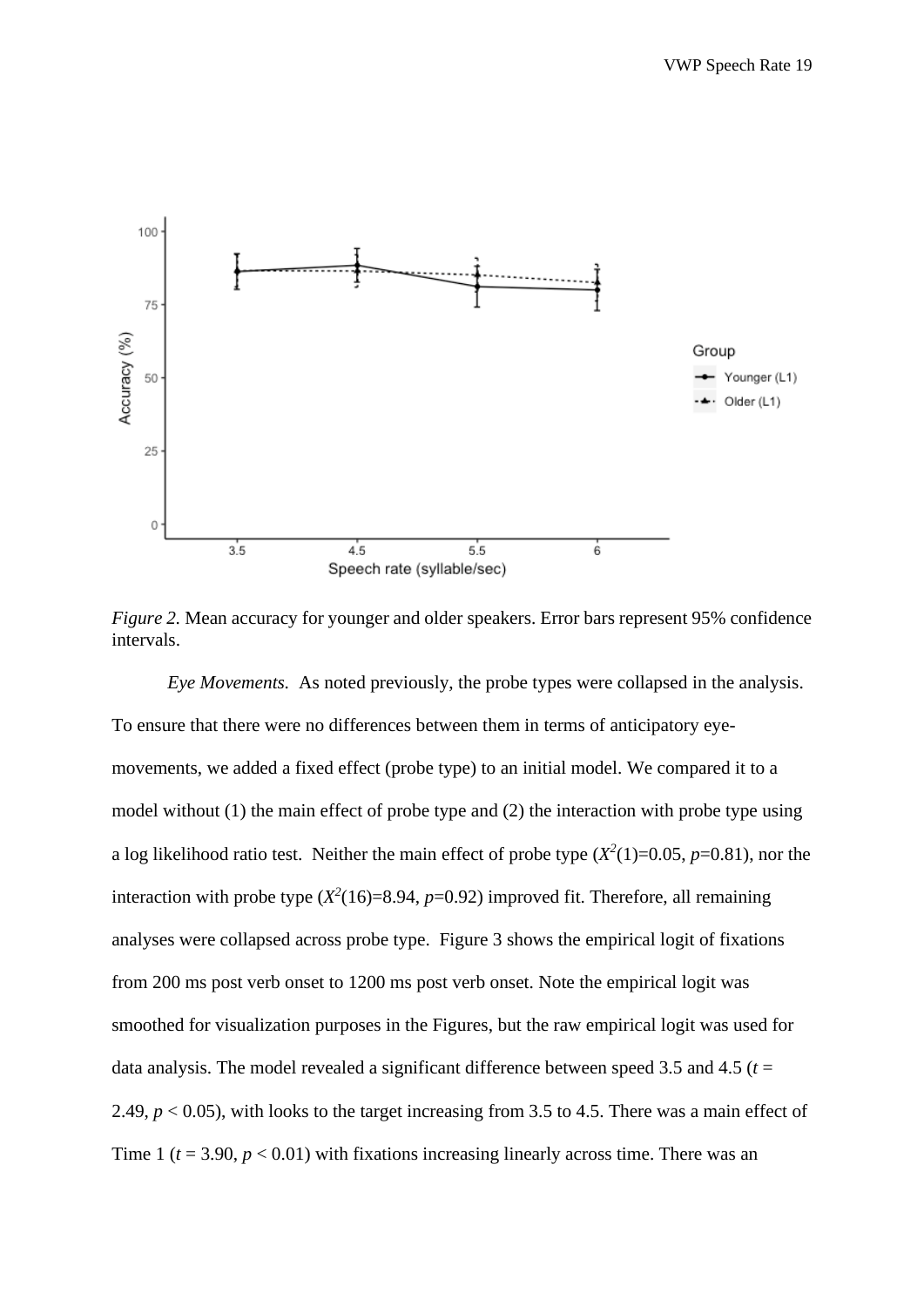interaction between speed 3.5 vs. 4.5 and age ( $t = 2.18$ ,  $p < 0.05$ ), with older adults having a greater increase in fixations to the target across time relative to younger adults. There was also an interaction between 4.5 vs. 5.5 and age  $(t = -2.07, p < 0.05)$ , with older adults showing a decrease in fixations to the target across time from speed 4.5 to 5.5 but younger adults showing an increase in fixations to the target. The model revealed an interaction between 5.5 vs. 6.0 and Time 1 ( $t = 3.62$ ,  $p < 0.001$ ), with fixations to the target linearly decreasing across time from speed 5.5 to 6.0. None of the other results were significant. See Supplementary Materials, Section 1b for additional information, Table 2 for mean logit values (collapsed across time), and Figure S1 in the Supplementary Materials for fixation proportions.



*Figure 3.* Empirical logit to the target object across time for younger and older (L1) speakers, the horizontal line indicates zero. Grey shading represents 95% confidence intervals.

Table 2

Mean empirical logit values by speech rate and age group.

| Condition | Younger $(L1)$ | Older(L1)  |
|-----------|----------------|------------|
| 3.5       | 0.83(3.21)     | 0.78(3.11) |
| 4.5       | 0.97(3.05)     | 1.32(2.97) |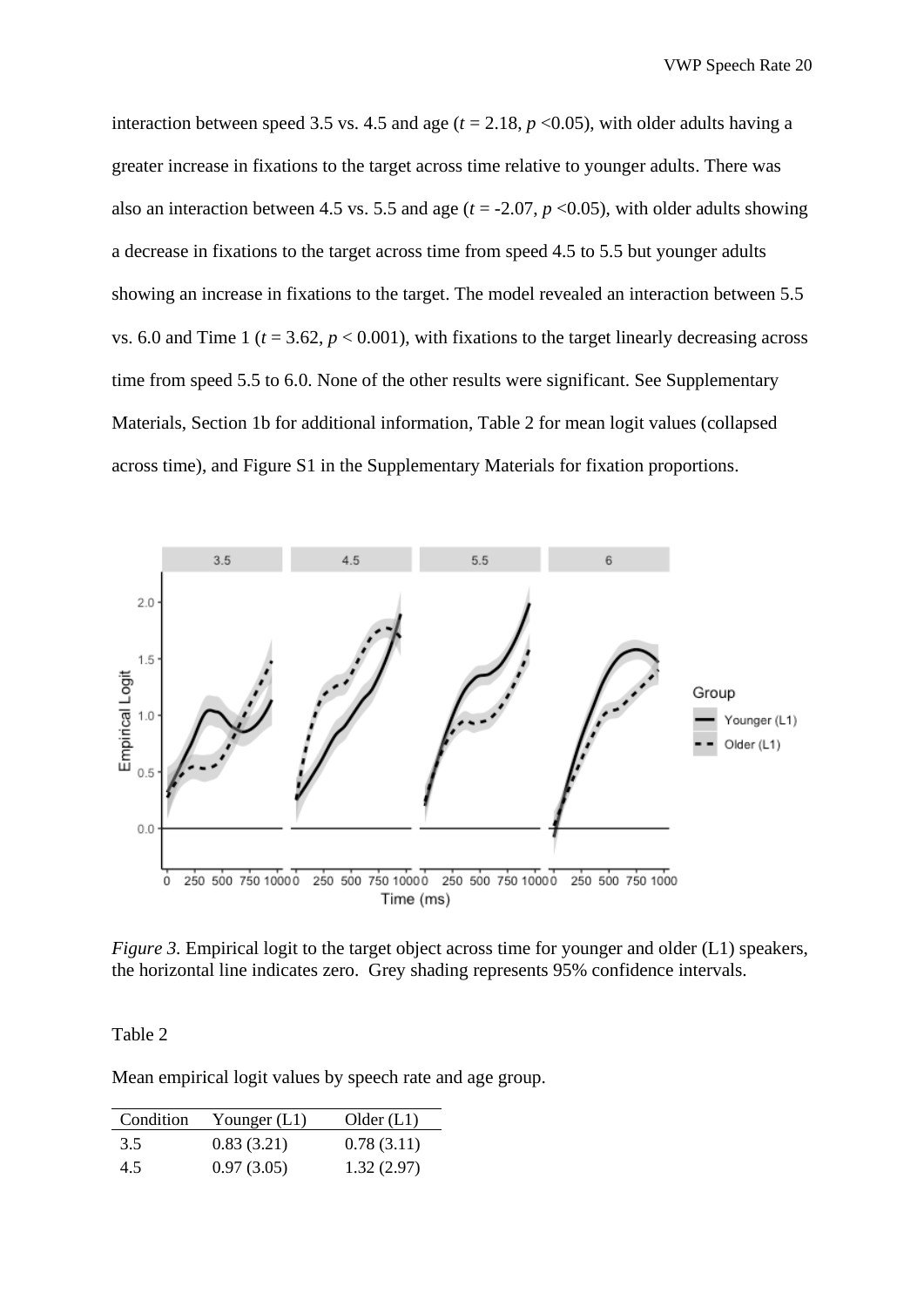| 5.5 | 1.21(3.17) | 0.95(3.09) |
|-----|------------|------------|
| 6.0 | 1.09(3.12) | 0.86(3.07) |

## **Discussion**

In the comparison between younger and older adults, it is clear that speech rate affected anticipatory eye movements for both groups but that there were marked differences between the groups. In all speech rates but the fastest (6.0 syllables per second), both younger and older adults show an empirical logit above 0 at the onset of the time window, suggesting that within 200 ms of the onset of the verb they are making anticipatory eye movements to the target. In the fastest condition, both groups made anticipatory eye movements to the target slightly after the onset of the time window. There was a significant increase in fixations to the target when moving from speed 3.5 to 4.5 for both groups, again suggesting that this increase facilitated anticipatory eye movements. In terms of age and speech rate, we found that older adults showed a greater increase in fixations to the target from speed 3.5 to 4.5 compared to younger adults. However, younger adults showed an increase in fixations up to speed 5.5, while older adults showed a decrease from 4.5 to 5.5. In addition, fixations to the target showed a linear decrease from 5.5 to 6.0.

To summarize, we hypothesized that as speech rate increased the number of anticipatory eye movements would decrease, and that this decrease would be greater in older adults. Instead, our results showed a more of an inverse-U pattern in which the number of anticipatory fixations increased from slower speech rates and then decreased with faster rates, suggesting an "optimal" speech rate in terms of anticipatory behaviour in the middle speech rate range. The implications and the mechanisms driving these results are discussed in more depth in the General Discussion.

## **Experiment 2**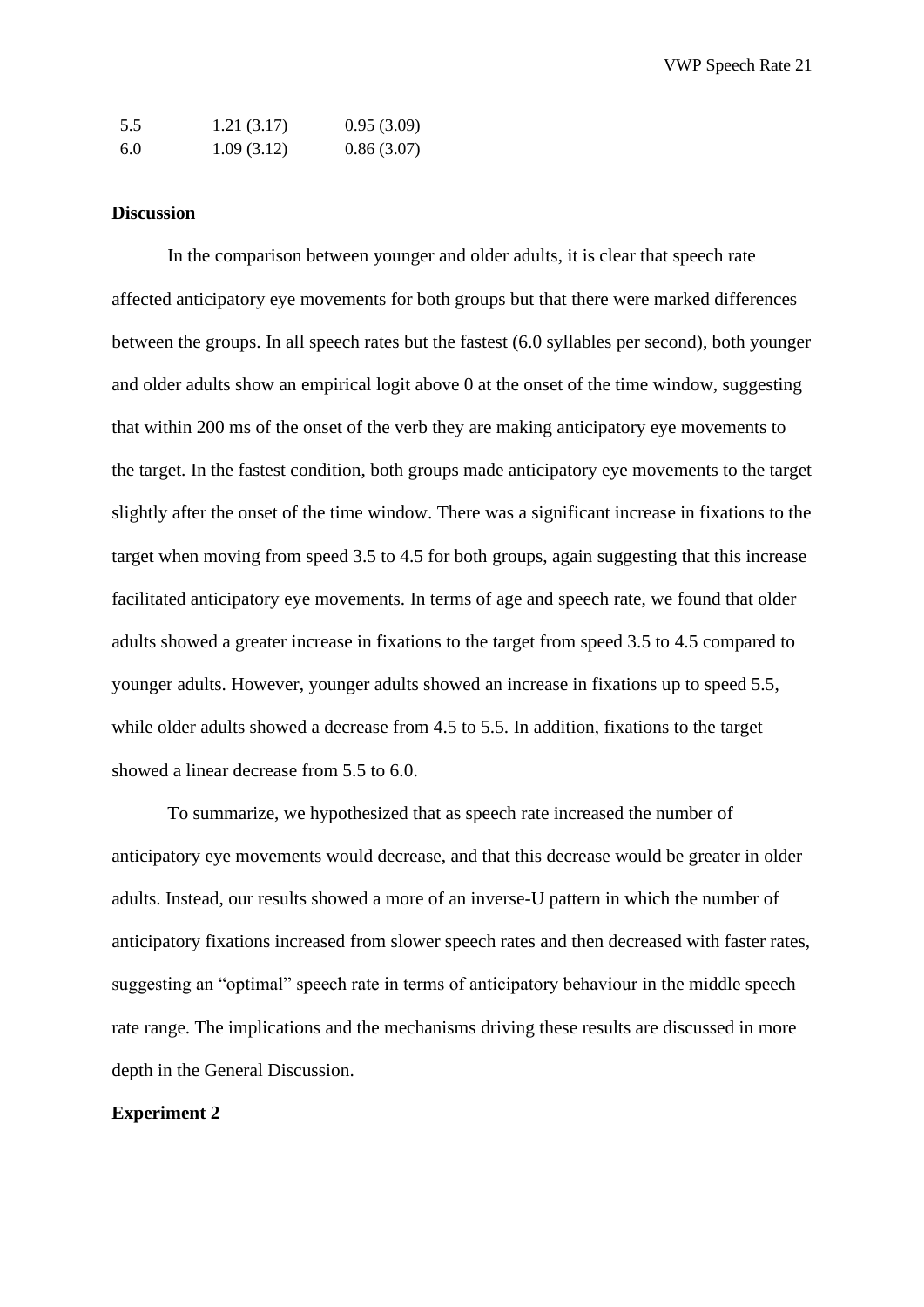Experiment 2 compared young adults who were either native (L1) speakers of English or late L2 speakers of English (L1 German). Based on Experiment 1, we know that younger native speakers show the highest number of anticipatory fixations in the middle speech rate conditions. The key theoretical hypothesis for this experiment concerns the L2 speakers. Based on prior research, we hypothesized that L2 speakers would show no or very few anticipatory eye movements (i.e., they would more likely rely on heuristic processing), which is consistent with the Shallow Structure Hypothesis (Clahsen & Felser, 2006). Alternatively, if they do show anticipatory eye movements, they would do so only at the slowest speech rates, consistent with earlier reports of "delayed" anticipation (Dekydtspotter et al., 2006; see also Fernandez et al., 2018).

## **Method**

## *Participants.*

*English speakers (L1).* The same sample of young adults from Experiment 1 were used in Experiment 2.

*German speakers (L2).* Twenty-three late L2 learners of English were recruited from the Technische Universität Kaiserslautern. All participants were born and currently lived in Germany, and no participant reported learning a second language before 6 years of age. Mean English proficiency score as measured by the Oxford Placement Test – Part A (OPT) was 40.60 out of 50. The L2 group had an average of 16.69 years of education (*SD*=0.56), while the younger group had 15.00 years of education (*SD*=0.89). This difference was significant using a Wilcoxon rank test  $W = 537.00$ ,  $p < .05$ . In addition, there was a significant difference in age  $W = 553.50$ ,  $p < .05$ . All had normal or corrected-to-normal vision, and were paid 10 Euros. See Table 3 for participant information.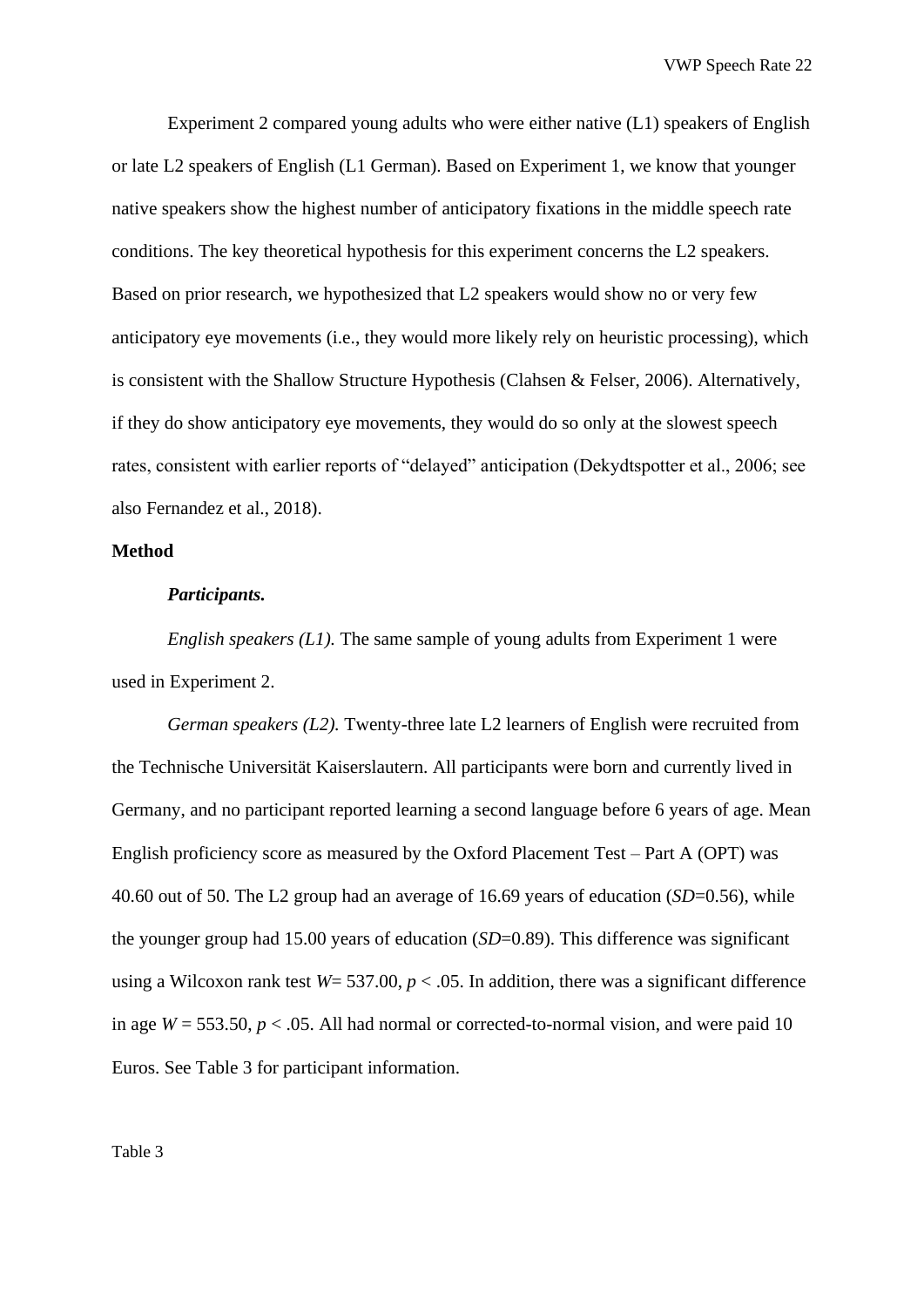L2 (German) participant information.

| Mean age in  | Mean age of English Gender |           | Mean OPT score Mean years of |                  |
|--------------|----------------------------|-----------|------------------------------|------------------|
| years $(SD)$ | acquisition (SD)           |           | (SD)                         | education $(SD)$ |
| 25.03(3.84)  | 10.39(1.61)                | 10 female | 40.60/50.00                  | 16.69(0.56)      |
|              |                            | 13 male   | (5.40)                       |                  |

*Materials.* Same as Experiment 1.

*Apparatus.* Same as Experiment 1.

*Procedure.* The experimental session began with an information sheet and consent form. This was followed by the eye-tracking task, a language background questionnaire, an English grammar test to assess English proficiency (the Oxford Placement Test - Part A), and a working memory task (not presented here). The entire session lasted approximately 75 minutes.

*Data Analytic Plan.* Same as Experiment 1, except that the fixed effect of group was L1 vs. L2. See footnote<sup>7</sup> for the maximal model that converged for accuracy, and footnote<sup>8</sup> for the maximal model that converged for the eye movement data. All code and data are available online at https://osf.io/dtp2z/.

## **Results**

*Accuracy.* Figure 4 shows the mean accuracy across the four speech rates. Less than two percent (1.98%) of the responses did not fall within the four image regions and were eliminated. General linear mixed effects models revealed a main effect of group (*t* = -4.91, *p*  $< 0.001$ ), with L1 speakers having a greater accuracy compared to L2 speakers. There was also an interaction between condition 4.5 and 5.5 ( $t = 2.08$ ,  $p < 0.05$ ). Pairwise comparisons (using the *multcomp* package; Hothorn, Bretz, & Westfall, 2008) revealed that L2 speakers were less accurate than L1 speakers in the 4.5 condition ( $b = 1.88$ ,  $SE = 0.39$ ,  $z = 4.82$ ,  $p <$ 

<sup>&</sup>lt;sup>7</sup> glmer(accuracy~speech\_rate\*group+(1+speech\_rate|Participant)+ (1+group+speech\_rate|Item), family = "binomial")

<sup>&</sup>lt;sup>8</sup> Imer(empirical\_logit ~ speech\_rate\*group\*poly(time,2)+ (1+ poly(time,2)|Participant) + (1 age+poly(time,2)|item))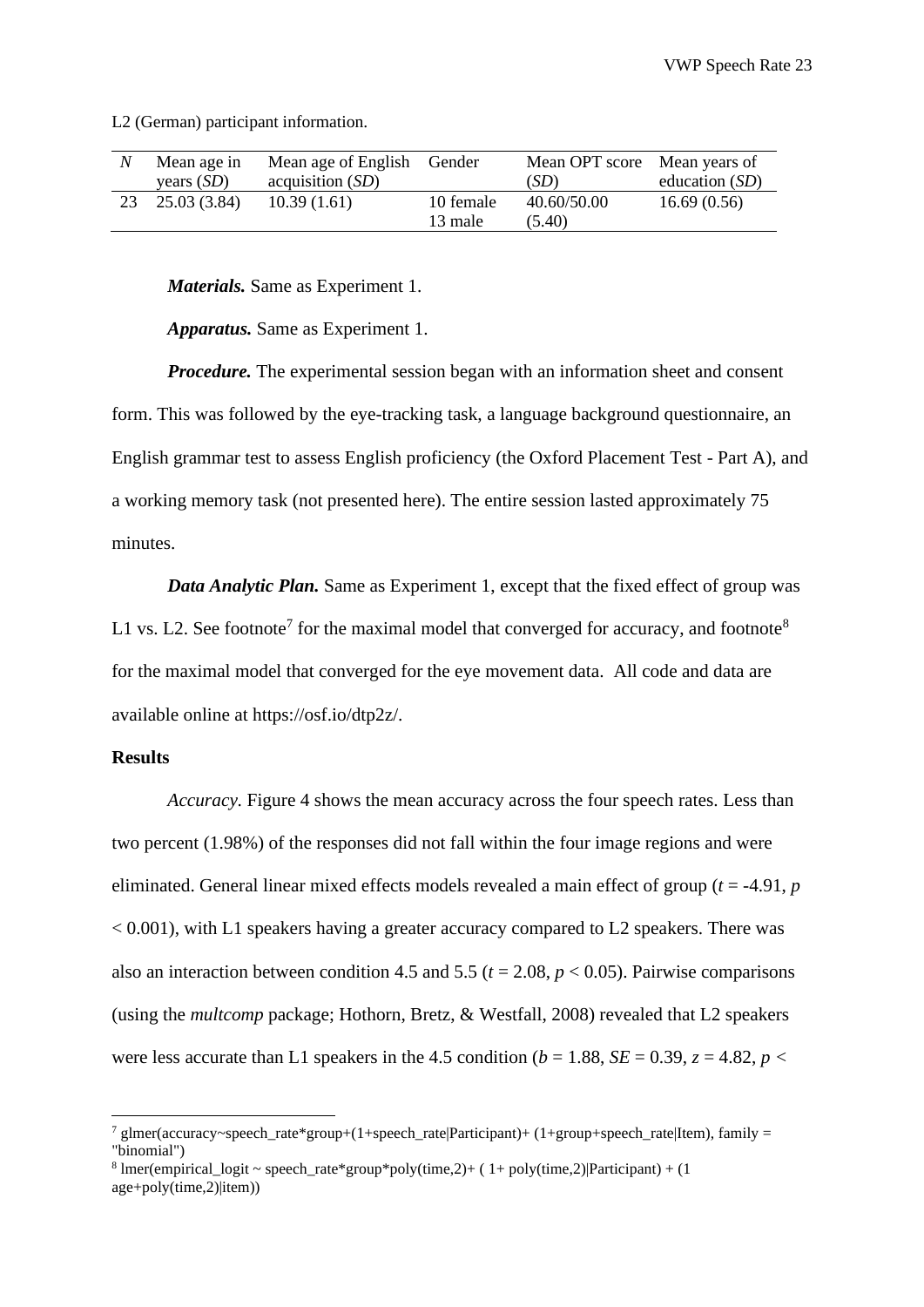0.001), but did not differ in accuracy in the 5.5 condition ( $b = 0.75$ ,  $SE = 0.40$ ,  $z = 1.89$ ,  $p = 0.001$ ) 0.55). There were no other main effects or interactions (all  $p$ 's  $>$  .10), see Supplementary Materials, Section 2a for additional information.



*Figure* 4*.* Mean accuracy for L1 and L2 speakers. Error bars represent 95% confidence intervals.

*Eye Movements.* Similar to Experiment 1, we ran log likelihood ratio tests with a model including a fixed effect of probe type, we compared this to a model without (1) a main effect of probe type and (2) the interaction of probe type. We found that that the main effect of probe type improved the fit of the model  $(X^2(1)=7.86, p<0.01)$ , but the interaction with probe type did not  $(X^2(16)=4.96, p=0.99)$ . The main effect of probe type was such that the *point to* probes had fewer fixations to the target than the *wh-*word probes. However, given that the interaction with probe type did not influence model fit, we again collapsed across probe type. Figure 5 shows the empirical logit of fixations 200 ms following post verb onset to 1000 ms post verb onset. The model revealed a main effect of group ( $t = 2.92$ ,  $p < 0.01$ ) with L2 speakers showing significantly fewer fixations to the target compared to L1 speakers. There was a main effect of both Time 1 ( $t = 3.12$ ,  $p < 0.01$ ) and Time 2 ( $t = -2.47$ ,  $p < 0.01$ ),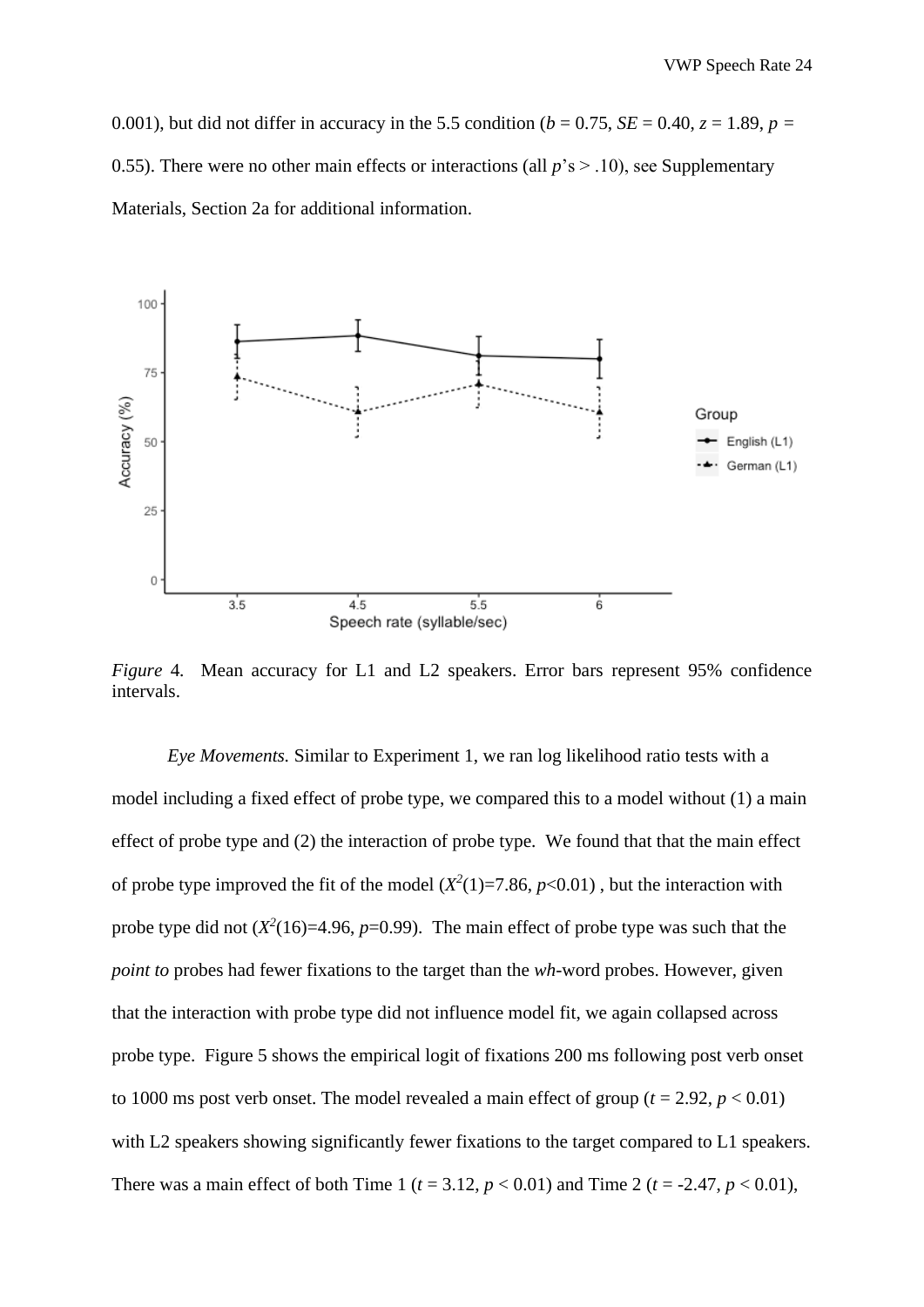suggesting that fixations showed a linear increase followed by a decrease across time. There was an interaction between speed 4.5 vs. 5.5 and Time 1, with fixations to the target showing a linear increase from speed 4.5 to 5.5 ( $t = 2.03$ ,  $p < 0.05$ ). In addition, there was an interaction between 4.5 vs.  $5.5 \times$  group  $\times$  Time 1 ( $t = -2.18$ ,  $p < 0.05$ ), and 5.5 vs.  $6.0 \times$  group  $\times$  Time 1 ( $t = 1.97$ ,  $p = 0.05$ ). From 4.5 to 5.5, there was a larger (linear) increase in fixations to the target by L1 speakers compared to L2 speakers. From 5.5 to 6.0, there was a linear decrease in fixations to the target across time for L1 speakers and no change in fixations by L2 speakers. See Supplementary Materials, Section 2b for additional information and Table 4 for mean empirical logit values (collapsed across time).



*Figure* 5*.* Empirical logit to the target object across time for L1 and L2 speakers, the horizontal line indicates zero. Grey shading represents 95% confidence intervals.

Table 4

Mean empirical logit values by speech rate and language group

| Condition | English $(L1)$ | German $(L2)$ |
|-----------|----------------|---------------|
| 3.5       | 0.83(3.21)     | 0.25(3.29)    |
| 4.5       | 0.97(3.05)     | 0.18(3.01)    |
| 5.5       | 1.21(3.17)     | 0.20(3.15)    |
| 6.0       | 1.09(3.12)     | 0.20(3.19)    |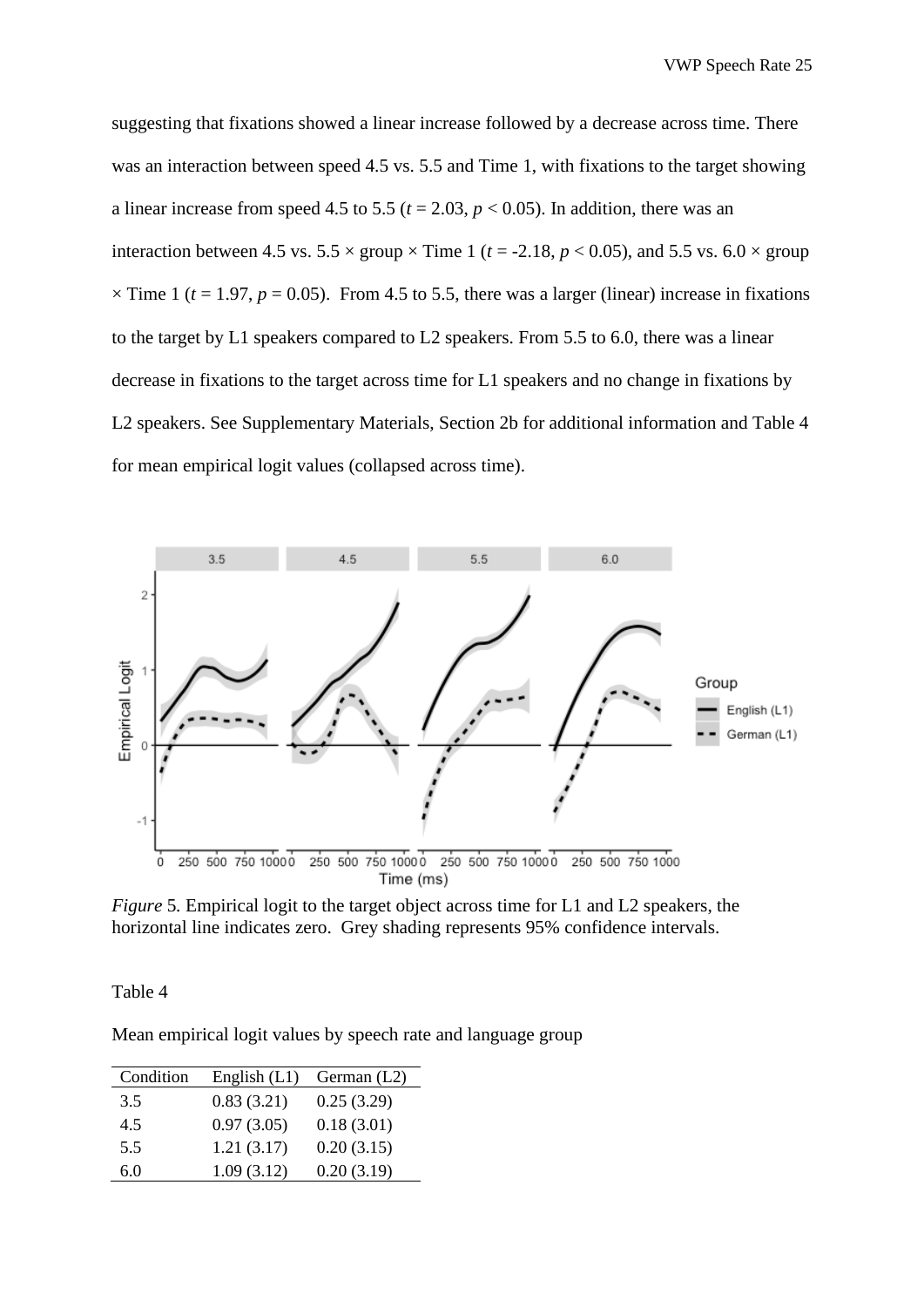## **Discussion**

Similar to Experiment 1, we observed that speech rate affected anticipatory eye movements for both groups, and that this impact was markedly different across groups. More specifically, L2 speakers are consistently later than L1 speakers in reliably making fixations to the target (L1 speakers begin at the latest by the onset of the time window). For L2 speakers, the point in time in which the empirical logit reliably occurs above zero varies (we define "reliably" as the first empirical logit value larger than zero for three or more consecutive time bins (150 ms)). For the 3.5 condition, the empirical logit crosses the zero line reliably starting in the third bin (100-150 ms), in the 4.5 condition in the eighth bin (350- 400 ms), in the 5.5 condition in the seventh bin (300-350 ms), and in the 6.0 condition in the eighth bin  $(350-400 \text{ ms})^9$ .

There were three main findings from Experiment 2. The first methodological finding was that fixations showed a similar inverse-U pattern to that found in Experiment 1, in which there were more anticipatory fixations with middle speech rates than with the slower and faster speech rates. This finding is not consistent with our hypothesis because we had expected a general decrease in anticipatory fixations in L2 speakers. The second finding, described above, was that L2 speakers showed delayed eye movements compared to L1 speakers. Moreover, the number of fixations on the target was always lower in L2 speakers. These findings are consistent with our theoretical hypotheses. The third main finding relates to the interactions, and here it is easiest to consider the groups separately. L1 speakers showed increased anticipatory eye movements from 4.5 to 5.5, but then a decrease from 5.5 to 6.0. In contrast, L2 speakers showed a smaller increase from 4.5 to 5.5 than L1 speakers, and then no difference from 5.5 to 6.0. Again, the final two findings are not consistent with

<sup>9</sup> Note that in the 4.5 condition the empirical logit falls below the zero line in the last two bins (900-1000ms)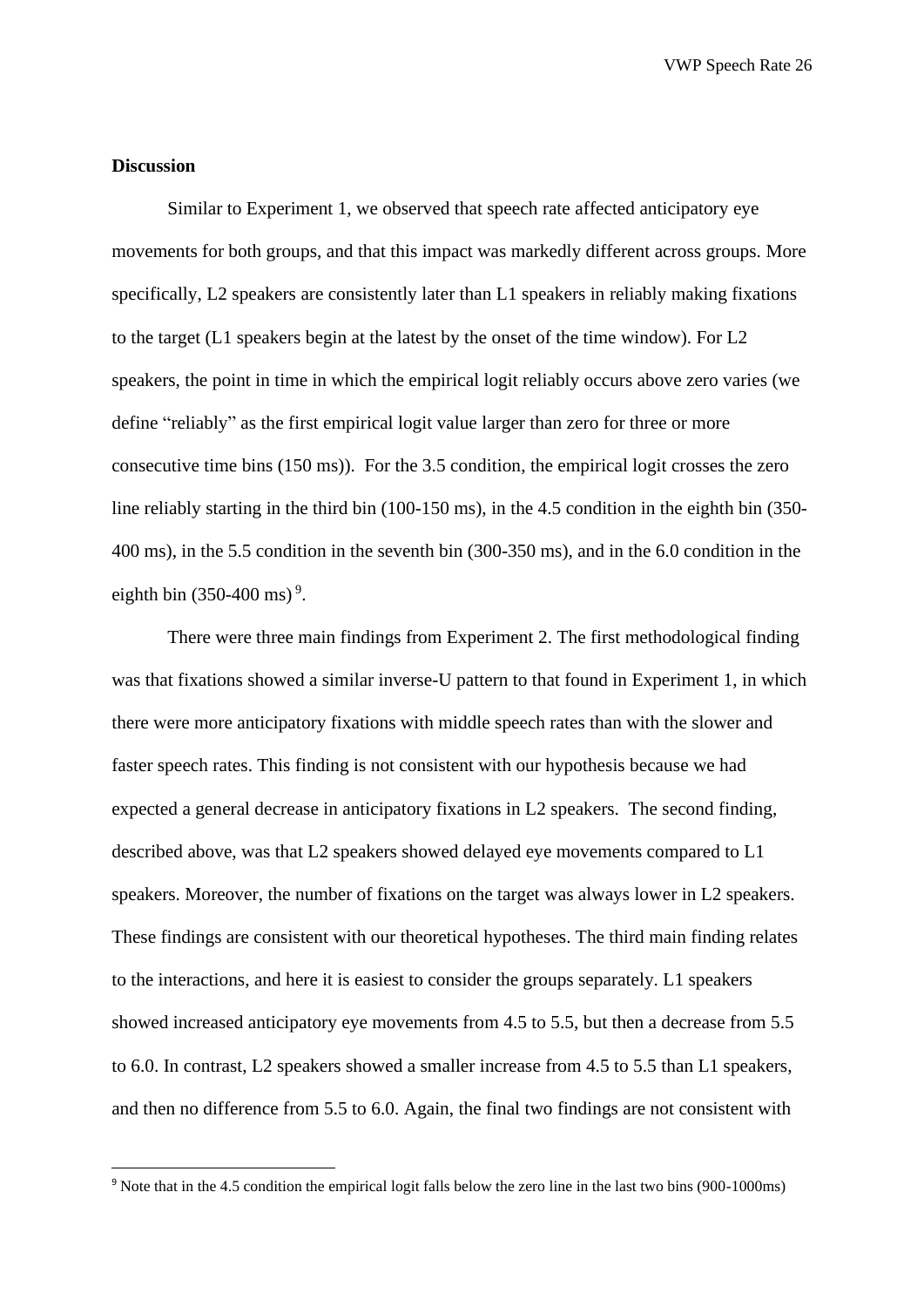our theoretical hypotheses, because we had expected a general decrease in anticipatory fixations in L2 speakers with increasing speech rate.

#### **General Discussion**

This study had two main objectives: one methodological and one theoretical. The methodological objective focused on the role of speech rate on anticipatory eye movements. In the Introduction, we noted the lack of understanding of the role of speech rate as a major limitation (or flaw) in existing VWP research. In short, there is currently no standardized way of controlling or reporting the speech rate of auditory materials and, as a result, this critical information is omitted from virtually every paper. The obvious problem is that if speech rate affects participants' ability to generate anticipatory eye movements, then this may lead to conflicting findings, and clear over- or under-estimates of anticipatory behavior. In this study, we have gone beyond labels of "normal" and "slow", providing quantitative data on our materials, which were manipulated for speech rate. In addition, our speech rates fell within the range of typical speech rates reported for conversational speech.

The theoretical objective focused on assessing the impact of speech rate on anticipatory eye movements in *older adults* and *L2 speakers*, two groups that may be differentially impacted by speech rate given prior reports on sentence processing. We investigated this by examining participants' ability to associate a filler with a gap site in filler-gap dependencies. Below, we first discuss the methodological findings from Experiment 1 and Experiment 2 together, and second, the theoretical findings. We then present the limitations and future directions, and we end with conclusions.

### *Methodological Findings*

The current study, like Huettig and Guerra (2019), showed differential patterns of anticipatory eye movements emerging across different speech rates. These findings reveal important insights about speech rate and the interaction between language, visual context, and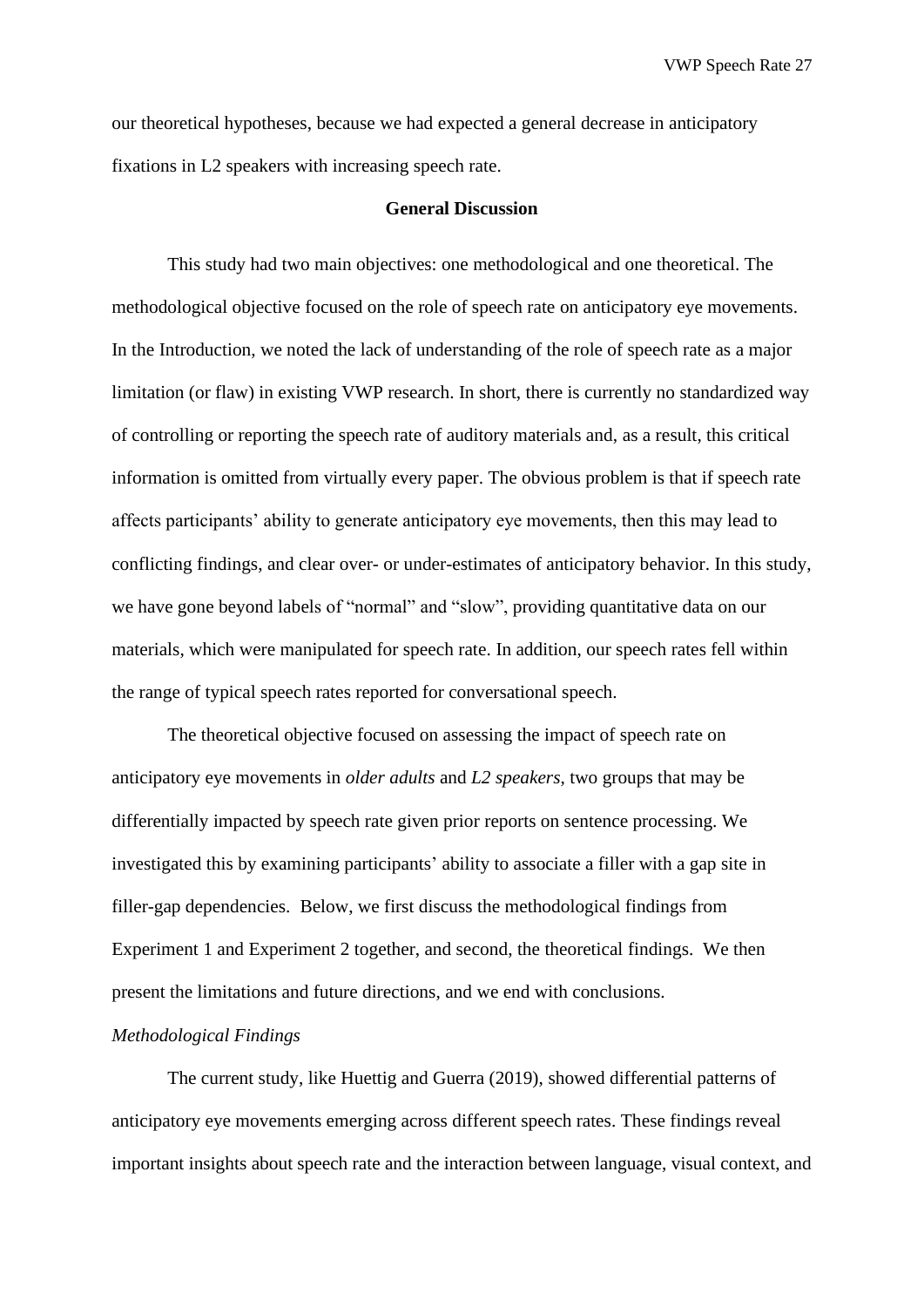shifts of attention (Ferreira & Tanenhaus, 2007; Henderson & Ferreira, 2004). At the most basic level, these finding show that there seems to be a "sweet spot" in speech rate, such that it leads to great synchronization or coupling between language processing and shifts of attention to objects (which are indexed as anticipatory eye movements). By this explanation and in line with Ferreira and Chantavarin (2018), speech that is too fast does not permit incremental interpretations, such that the comprehension system cannot anticipate and then map that anticipation onto the available visual context. Likewise, speech that is too slow may permit very early anticipatory inferences, such that by the time the key word/phrase is heard, the eyes have already landed on and then moved from the target object. The "sweet spot" or peak in the inverse-U results when incremental comprehension and prediction lead to predictable time-locked (or coupled) shifts of attention to the target object (Altmann & Kamide, 2004).

The data from Experiment 1 suggest that older adults may have a "sweet spot" of 4.5 syllables per second (in line with Wingfield et al., 1985), while younger adults may have a "sweet spot" of 5.5 syllables per second (slightly faster than reported in Munro & Derwing, 2001). The data from Experiment 2 suggests that a speech rate of 4.5 syllables per second is right on the cusp of being too fast for L2 speakers (see Graham, 2006); they attend at this speed and shift their attention in line with the unfolding sentence (which is why we see the decrease in looks as time unfolds). In contrast, the 5.5 and 6.0 conditions are too fast; the L2 speakers wait for the entirety of verb to be uttered to commit to an interpretation, which leads to ultimately more correct interpretations. If this explanation is on the right track, then it is imperative that future VWP studies should, at the minimum, report speech rate and discuss the potential role of the speech rate used within the context of that study. This would make it easier to compare across studies, and to provide alternative explanations for competing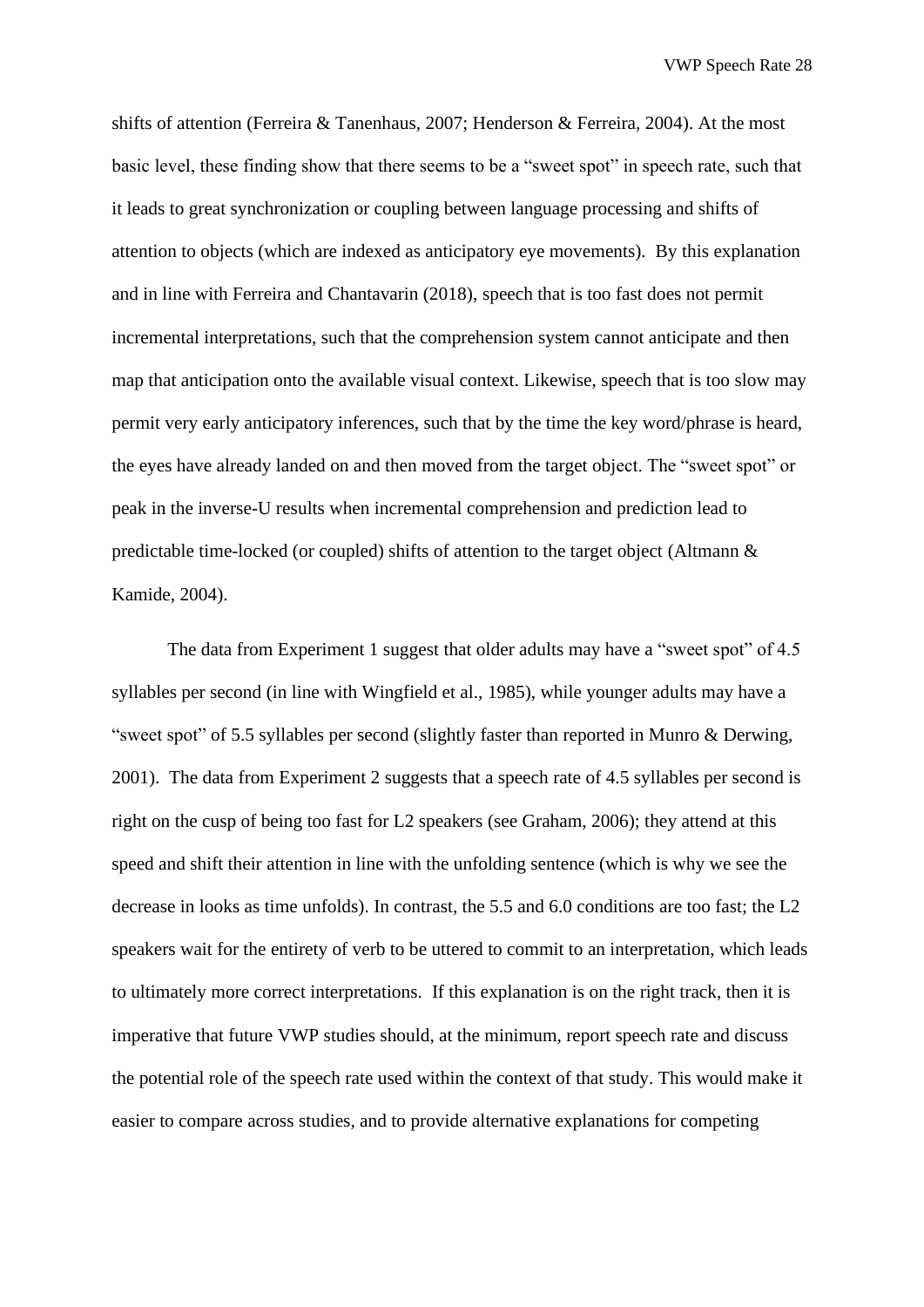results. The evidence presented in this study also suggests that the "ideal" speech rate may differ across groups/populations.

## *Theoretical Findings*

Our second objective was to test whether two groups thought to show fewer anticipatory eye movements (older L1 and younger L2 speakers) would be more impacted by speech rate compared younger L1 speakers. Given shifting language processing abilities across the lifespan, we investigated native speakers of English across two age groups: younger and older adults. This study is the first to directly compare younger and older adults processing of wh-movement using the VWP. Both groups made anticipatory eye movements to the target in three speech rate conditions (3.5, 4.5, and 5.5). In the fastest condition (6.0), anticipatory eye movements to the target occurred around the onset of the time window (i.e., 200 ms following the onset of the verb). This suggests, in line with previous research (e.g., Dickey, Choy, & Thompson, 2007; Frazier & Flores d'Arcais, 1989; Sussman & Sedivy, 2003) that both groups actively searched for gaps and filled them at the earliest point possible.

Previous research suggests that older individuals develop strategies to compensate for age-related cognitive declines by (over) using context to build expectations (Rayner et al., 2006). The current study suggests that older adults behave similarly to younger adults, and even showed increased looks to the target from 3.5 to 4.5 syllables per second. This could be indicative of more proficient use of context to compensate for the increase in speed (in line with the risky reading strategy, Rayner et, al, 2006). However, 5.5 syllables per second is too fast, and older are not able to compensate and showed fewer anticipatory eye movements relative to younger adults.

For L2 speakers, research has been mixed as to whether they are capable of forming filler-gap dependencies like L1 speakers, and whether they build expectations to the same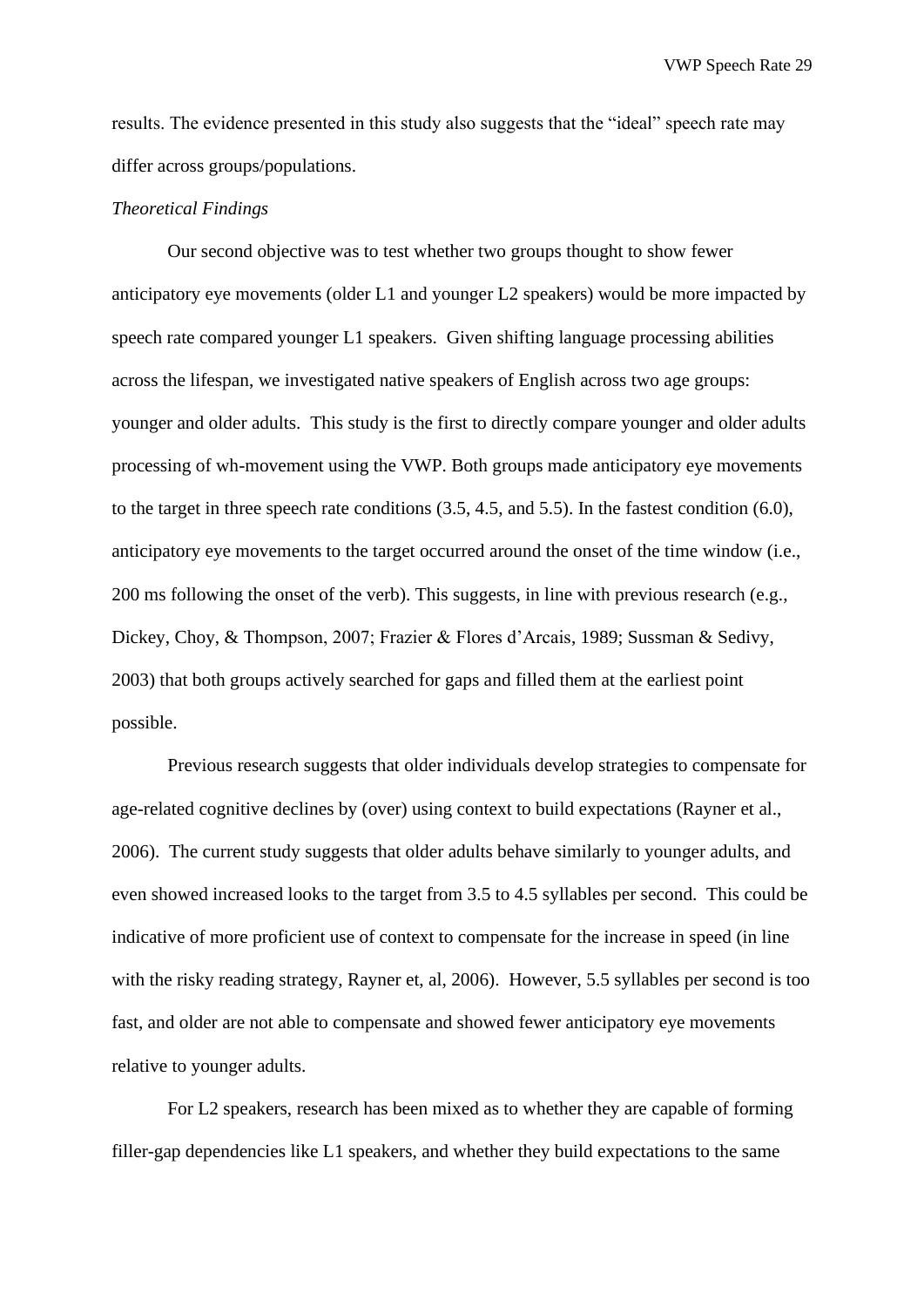extent as L1 speakers. Therefore, in Experiment 2, we investigated L1 speakers of English and L2 speakers of English (L1 German). We found that L2 speakers made significantly fewer fixations on the target than L1 speakers, and that L2 speakers had significantly lower comprehension accuracy than L1 speakers. Also, L2 speakers did not show reliable looks to the target until later than L1 speakers, and this timing varied across window sizes (see also Dekydtspotter et al., 2006). For L2 speakers, a faster speech rate led to decreased looks to the target in most cases (cf. comparison of 4.5 vs. 5.5).

In line with previous research, it seems that 3.5 syllables per second (and below) may be unnaturally slow and lead to unrepresentative eye movements for L1 speakers (Ferreira & Chantavarin, 2018; Huettig & Guerra, 2019). However, we argue that L2 speakers are anticipating upcoming objects in filler-gap dependencies, primarily at the slowest speed. This also provides evidence that when auditory presentation speed is on the lower end of "normal", L2 speakers can use top-down syntactic information and anticipate upcoming information and actively form filler-gap dependencies (see also, Dekydtspotter et al., 2006; Fernandez et al., 2018; Hopp, 2006; Kaan, 2014; Pliatsikas & Marinis, 2013). However, when speech rate increases (particularly at 5.5 and 6.0), L2 speakers are unable to use syntactic information to posit a gap, but instead, rely more on the shallower route and wait to hear the verb before committing to an interpretation (Clahsen & Felser, 2018).

## *Limitations and Future Directions*

We believe that the study had two main limitations. The first concerns the matching of groups. Our groups had different education and the two younger adult groups were different in age. Moreover, our data indicated that education was related to the dependent variables. The second limitation concerns the power of the study, which may be viewed on the low side. We encourage further research with more items per condition and larger sample sizes. As for future directions, we believe that it will be important to better understand which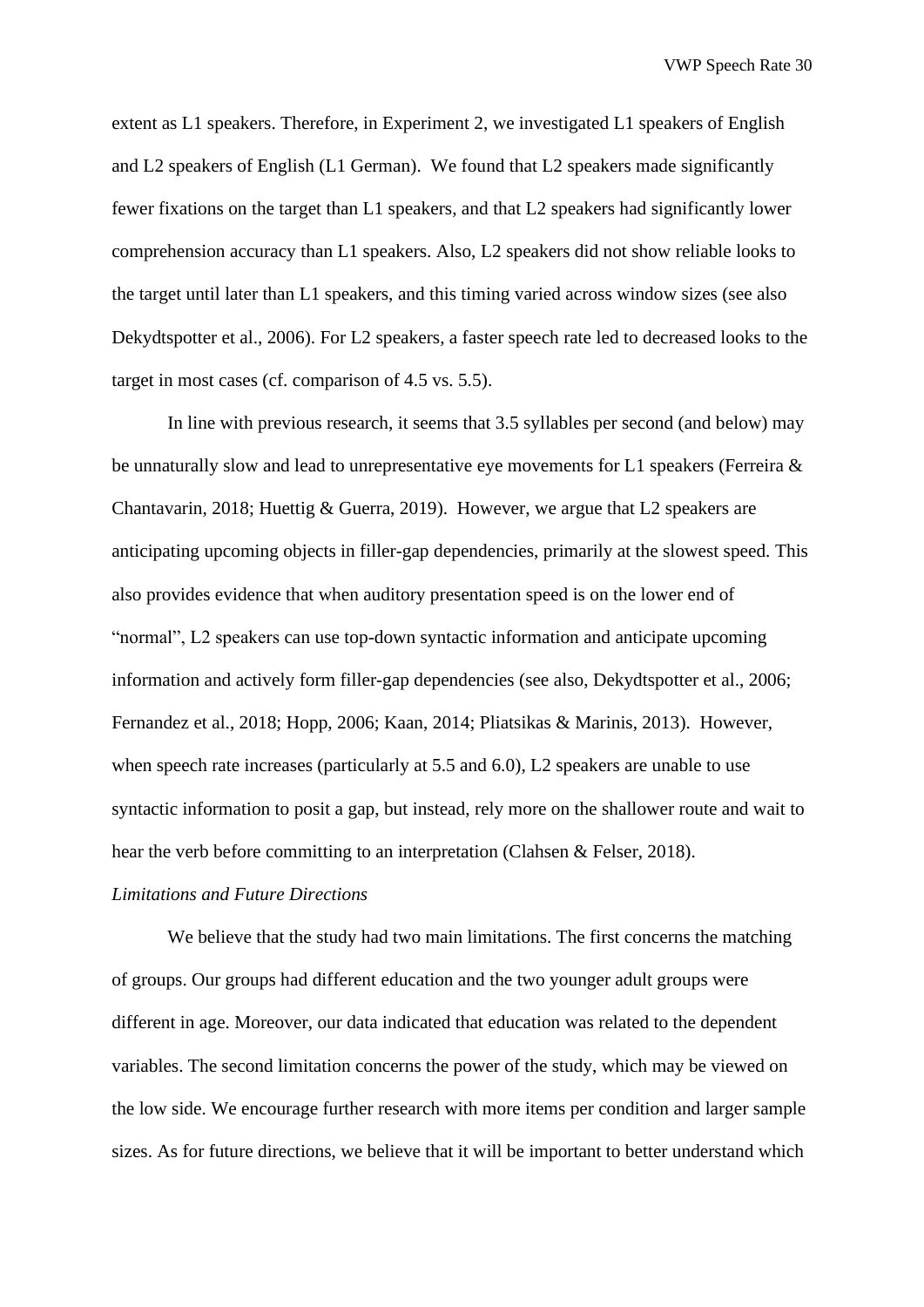individual differences variables are associated with age-related declines in language processing (e.g. inhibition or working memory), and given that information, how compensatory strategies mitigate these declines. Second, VWP research would adopt standardized speech rates and reporting procedures. However, more work needs to be done with respect to speech rates in order to confirm optimal speech rates in anticipatory eye movement behavior.

#### *Conclusions*

In summary and consistent with Huettig and Guerra (2019), we found evidence that speech rate impacted anticipatory eye movements in the processing of filler-gap dependencies. All three groups showed evidence of active gap filling, but did so at different speech rates. Native speakers benefited most from speech rates between 4.5 and 5.5 syllables per second, with older adults showing more anticipatory eye movements at 4.5 syllables per second and younger adults at 5.5 syllables per second. L2 speakers benefited most from speech rates at 3.5 syllables per second but may show increased benefit from a slightly faster speed (i.e., there was some evidence of increased fixations at 5.5). Our results highlight the methodological importance of controlling speech rate in VWP studies, as well as provides theoretical evidence that all groups are capable of forming filler-gap dependencies.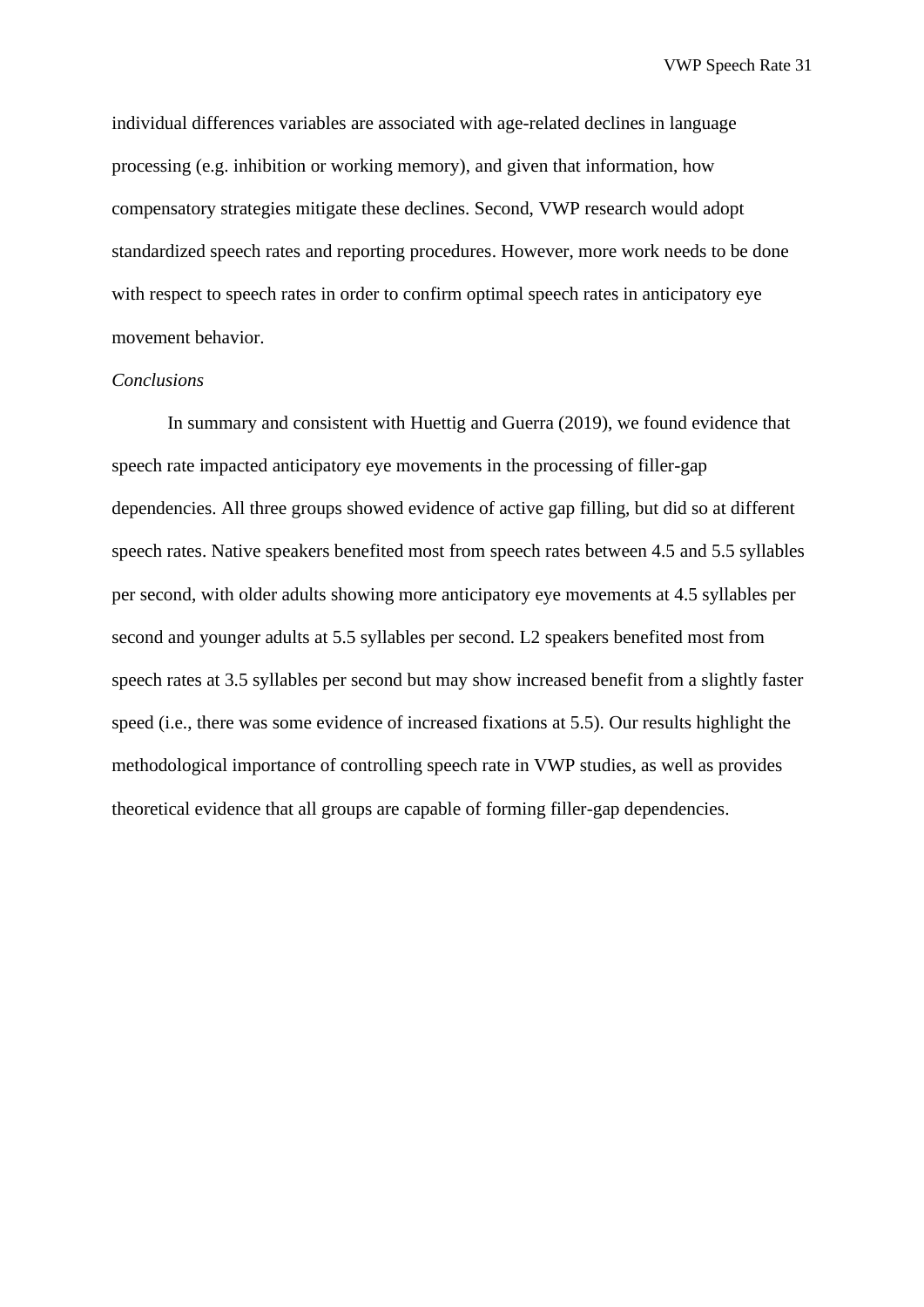#### **References**

- Allopenna, P.D., Magnuson, J.S., & Tanenhaus, M.K. (2008). Tracking the time course of spoken word recognition using eye movements: Evidence from Continuous mapping models. *Journal of Memory and Language, 38*, 419-439. DOI:10.1006/jmla.1997.2558
- Altmann, G. T. M., & Kamide, Y. (1999). Incremental interpretation at verbs: Restricting the domain of subsequent reference. *Cognition*, *73*, 247–264. DOI: 10.1016/S0010- 0277(99)00059-1.
- Altmann, G. T., & Kamide, Y. (2004). Now you see it, now you don't: Mediating the mapping between language and the visual world. In J. M. Henderson & F. Ferreira (Eds.), *The interface of language, vision, and action* (pp. 347-386). New York: Psychology Press.
- Altmann, G. T. M., & Mirkovic, H. (2009). Incrementality and prediction in human sentence processing. *Cognitive Science, 33,* 583-609. DOI: 10.1111/j.1551-6709.2009.01022.x
- Atkinson, E., Wagers, M.W., Lidz, J., Phillips, C., & Omaki, A. (2018). Developing incrementality in filler-gap dependency processing. Cognition, 179, 132-149. DOI: [10.1016/j.cognition.2018.05.022](https://doi.org/10.1016/j.cognition.2018.05.022)
- Barr, D.J. (2008). Analyzing 'visual world' eye tracking data using multilevel logistic regression. *Journal of Memory and Language, 59*, 457-474. DOI: 10.1016/j.jml.2007.09.002
- Barr, D.J., Levy, R., Scheepers, C., & Tily, H.J. (2013). Random effects structure for confirmatory hypothesis testing: Keep it maximal. *Journal of Memory and Language, 68,* 255-278. DOI: 10.1016/j.jml.2012.11.001
- Bates, D.M., Maechler, M., Bolker, B., Walker, S. (2018) *lme4: Linear mixed-effects models using S4 classes*, R package version 1.1-18-1.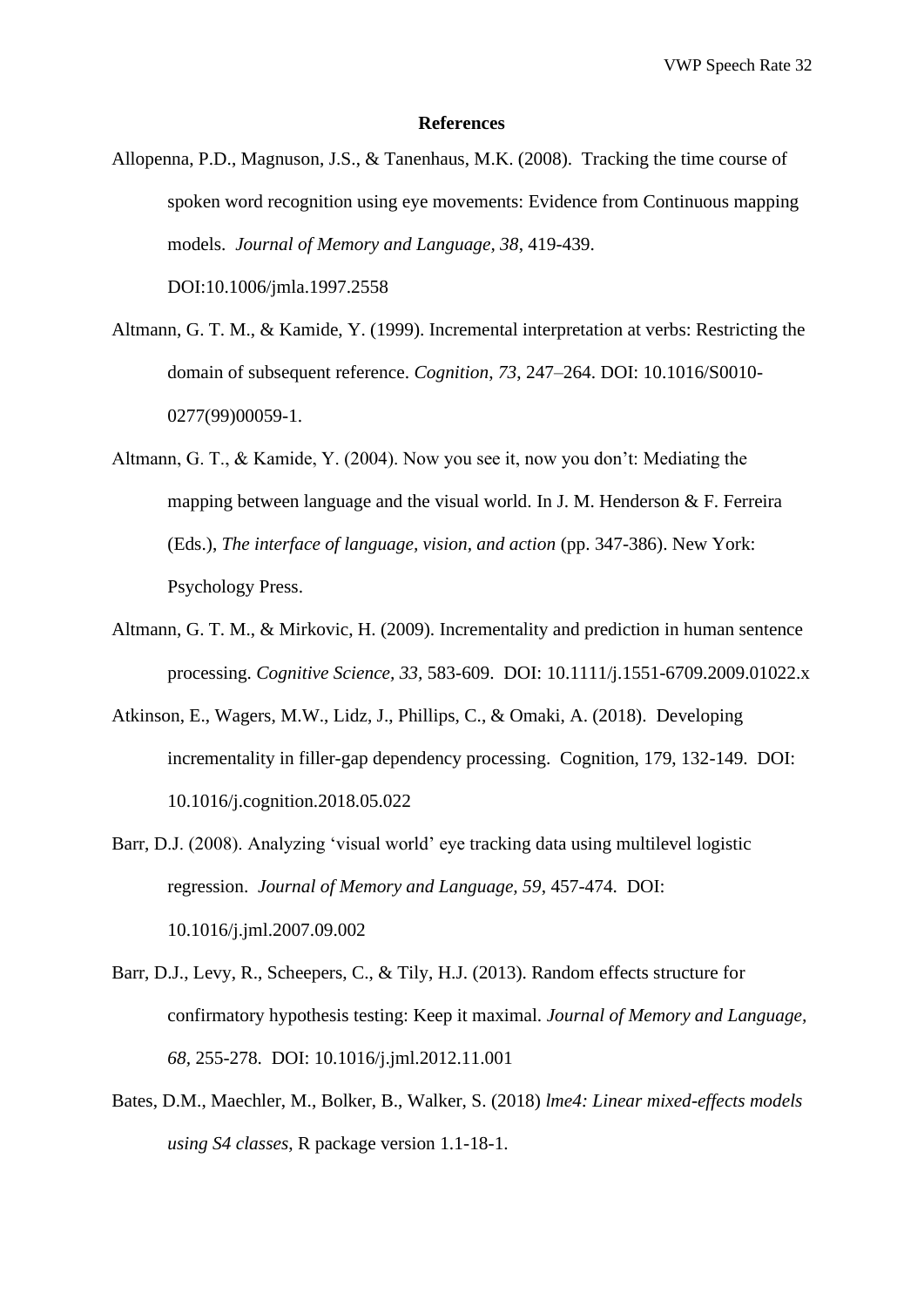- Burke, D. M., & Mackay, D. G. (1997). Memory, language, and ageing. *Philosophical transactions of the Royal Society of London. Series B, Biological sciences*, *352*(1363), 1845–1856. DOI:10.1098/rstb.1997.0170
- Clahsen, H., & Felser, C. (2006). Grammatical processing in language learners. *Applied Psycholinguistics, 27*, 3-42. DOI: 10.1017/S0142716406060024
- Clahsen, H., & Felser, C. (2018). Some notes on the shallow structure hypothesis. *Studies in Second Language Acquisition, 40*, 693–706. DOI: 10.1017/S0272263117000250
- Coco, M.I., Keller, F., & Malcom, G.L. (2016). The role of visual context and visual memory. *Cognitive Science, 40*, 1995-2024. DOI: 10.1111/cogs.12313
- Dekydtspotter, L., Schwartz, B.D., & Sprouse, R.A. (2006). The comparative fallacy in L2 processing research. In M.G. O'Brien, C. Shea, and Archibald, J. (Eds.) *Proceedings of the 8th Generative Approaches to Second Language Acquisition Conference*. Sommerville, MA: Cascadilla Proceedings Project, 33-40.
- Dickey, M. W., Choy, J. J., & Tompson, C. K. (2007). Real-time comprehension of whmove- ment in aphasia: Evidence from eyetracking while listening. *Brain and Language*, *100*, 1–22. DOI: 10.1016/j.bandl.2006.06.004.
- Dickey, M.W., & Thompson, C.K. (2009). Automatic processing of wh- and NP-movement in agrammatic aphasia: Evidence from eye tracking. *Journal of Neurolinguistics, 22*, 563-583. DOI: 10[.1016/j.jneuroling.2009.06.004](https://doi.org/10.1016/j.jneuroling.2009.06.004)
- Dussias, P. E., Valdés, J. R. K., Guzzardo, R. E. T., & Gerfen, C. (2013). When gender and looking go hand in hand: Grammatical gender processing in L2 Spanish. *Studies in Second Language Acquisition*, *35*, 353–387. DOI: 10.1017/S0272263112000915.
- Fernandez, L.B., Höhle, B., Brock, J., & Nickels, L. (2018). Investigating auditory processing of syntactic gaps with L2 speakers using pupillometry. *Second Language Research, 34*, 201-227. DOI: 10.1177/0267658317722386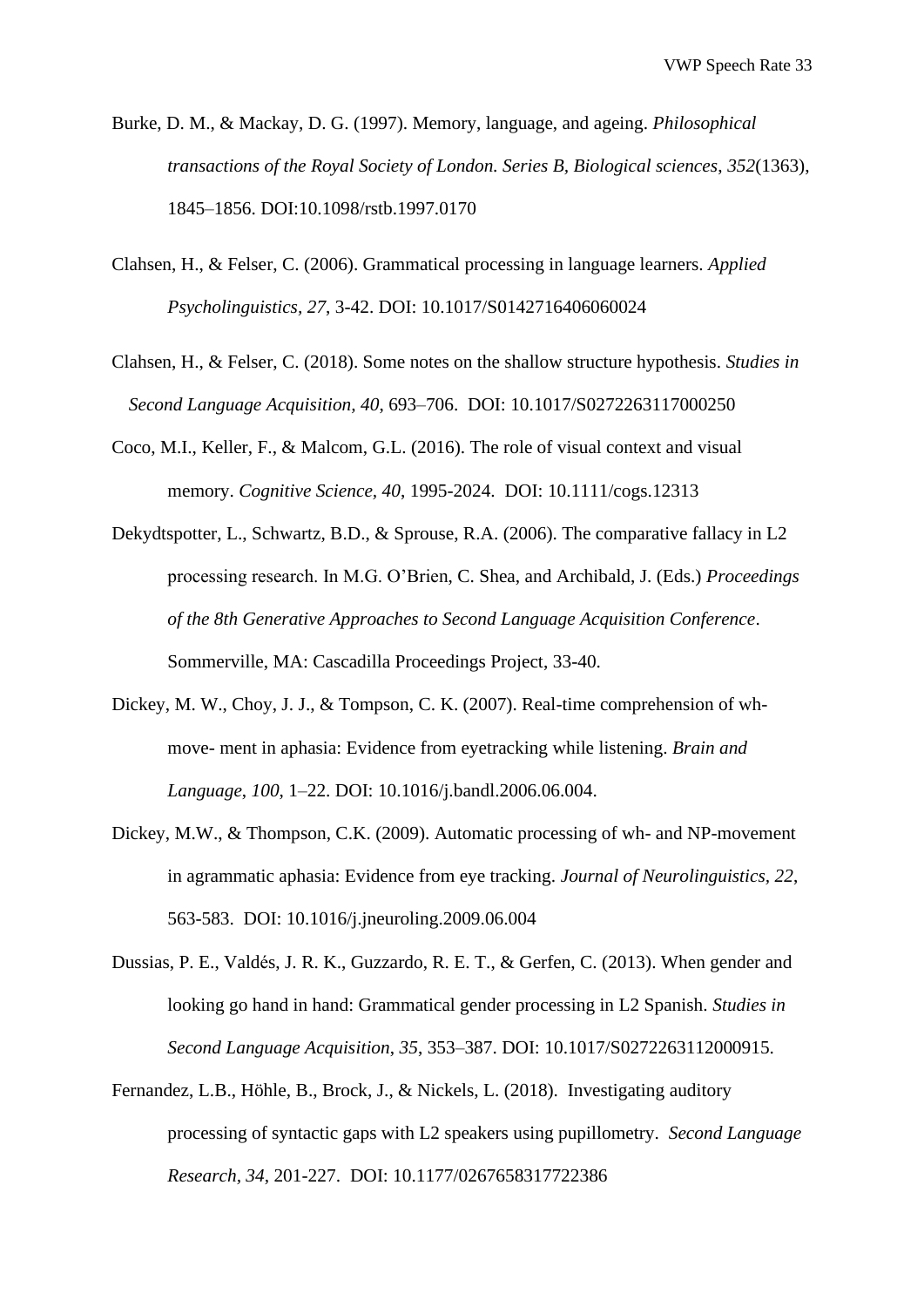- Ferreira, F., & Chantavarin, S. (2018). Integration and prediction in language processing: A synthesis of old and new. *Current Directions in Psychological Science, 27,* 443-448. DOI: 10.1177/0963721418794491
- Ferreira, F., & Tanenhaus, M.K. (2007). Introduction to the special issue on language-vision interactions. *Journal of Memory and Language, 57*, 455-459. DOI: 10.1016/j.jml.2007.08.002
- Fonagy, I., & Magdics, K. (1960). Speed of utterance in phrases of different lengths. *Language and Speech, 3*, 179–192. DOI: 10.1177/002383096000300401
- Frazier, L. (1987). Syntactic processing: Evidence from Dutch. *Natural Language & Linguistic Theory, 5,* 519-559. DOI: 10.1007/BF00138988
- Frazier, L., & Flores D'Arcais, G.B. (1989). Filler driven parsing: a study of gap filling in Dutch. *Journal of Memory and Language, 28(3)*, 331–344. DOI: 0.1016/0749- 596X(89)90037-5
- Gibson, E, & Warren, T (1999). *The psychological reality of intermediate linguistic structure in long-distance dependencies*. Unpublished manuscript, MIT, Cambridge, MA.
- Graham, S. (2006). Listening comprehension: The learners' perspective. *System, 34*, 165- 182. DOI: 10.1016/j.system.2005.11.001
- Grosjean, F. (2010). *Bilingual: Life and reality*. Harvard University Press, USA.
- Grüter, T., Lew-Williams, C., & Fernald, A. (2012). Grammatical gender in L2: A production or a real-time processing problem? *[Second Language Research](http://slr.sagepub.com/content/28/2/191.abstract)*, *28*(2), 191–215. DOI: 10.1177/0267658312437990
- Grüter, T., Rohde, H., & Schafer A.J. (2014). The role of discourse-level expectations in nonnative speakers' referential choices. *Proceedings of the 38th Boston University Conference on Language Development*. Somerville, MA: Cascadilla Press.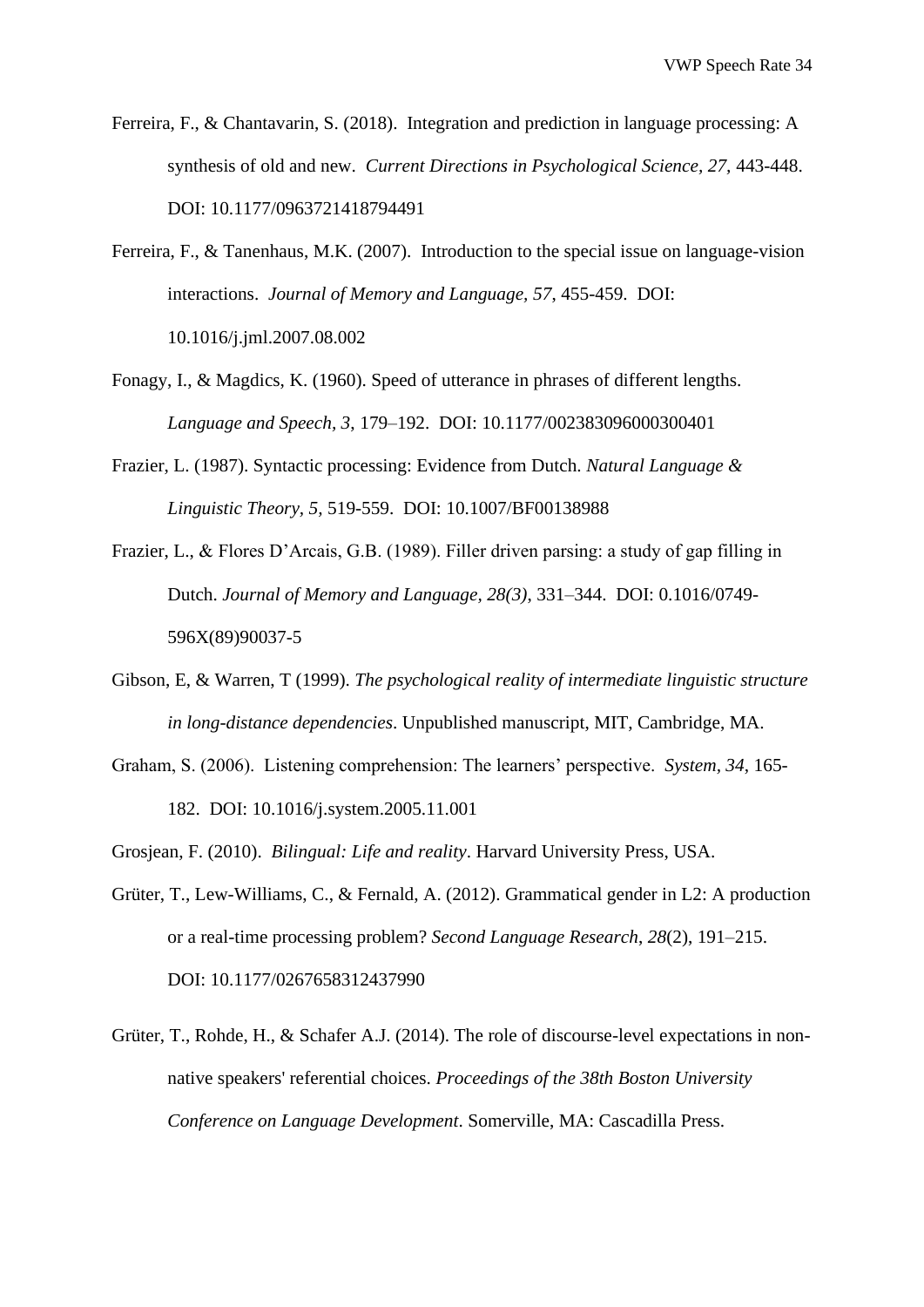- Grüter, T., Rohde, H. & Schafer, A.J. (2017). Coreference and discourse coherence in L2: The roles of grammatical aspect and referential form. *Linguistic Approaches to Bilingualism*, 7(2), 199-229. DOI:[10.1075/lab.15011.gru](http://www.jbe-platform.com/content/journals/10.1075/lab.15011.gru)*.*
- Henderson, J., & Ferreira, F. (Eds.) (2004). *The interface of language, vision, and action: Eye movements and the visual world.* Psychology Press.
- Hertrich, I., Dietrich, S., & Ackermann (2013). How can audiovisual pathways enhance temporal resolution of time-compressed speech in blind subjects? *Frontiers in Psychology, 4*, 1-11. DOI: 10.3389/fpsyg.2013.00530
- Hopp, H. (2006). Syntactic features and reanalysis in near-native processing. *Second Language Research, 22*, 369-397. DOI: 10.1191/0267658306sr272oa
- Hopp, H. (2013). Grammatical gender in adult L2 acquisition: Relations between lexical and syntactic variability. *Second Language Research*, *29*, 33–56. DOI: 10.1177/0267658312461803
- Hothorn, T., Bretz, F., & Westfall, P. (2008). Simultaneous inference in general parametric models. *Biometrical Journal 50*, 346-363, R package version 1.4-8.
- Huettig, F. (2015). Four central questions about prediction in language processing. *Brain Research, 1626,* 118-135. DOI: 10.1016/j.brainres.2015.02.014
- Huettig, F., & Guerra, E. (2019). Effects of speech rate, preview time of visual context, and participant instructions reveal strong limits on prediction in language processing. *Brain Research, 1706*, 196-208. doi:10.1016/j.brainres.2018.11.013

Huettig, F., & Mani, N. (2016). Is prediction necessary to understand language? Probably not. *Language, Cognition and Neuroscience, 31(1),* 19-31. DOI:10.1080/23273798.2015.1072223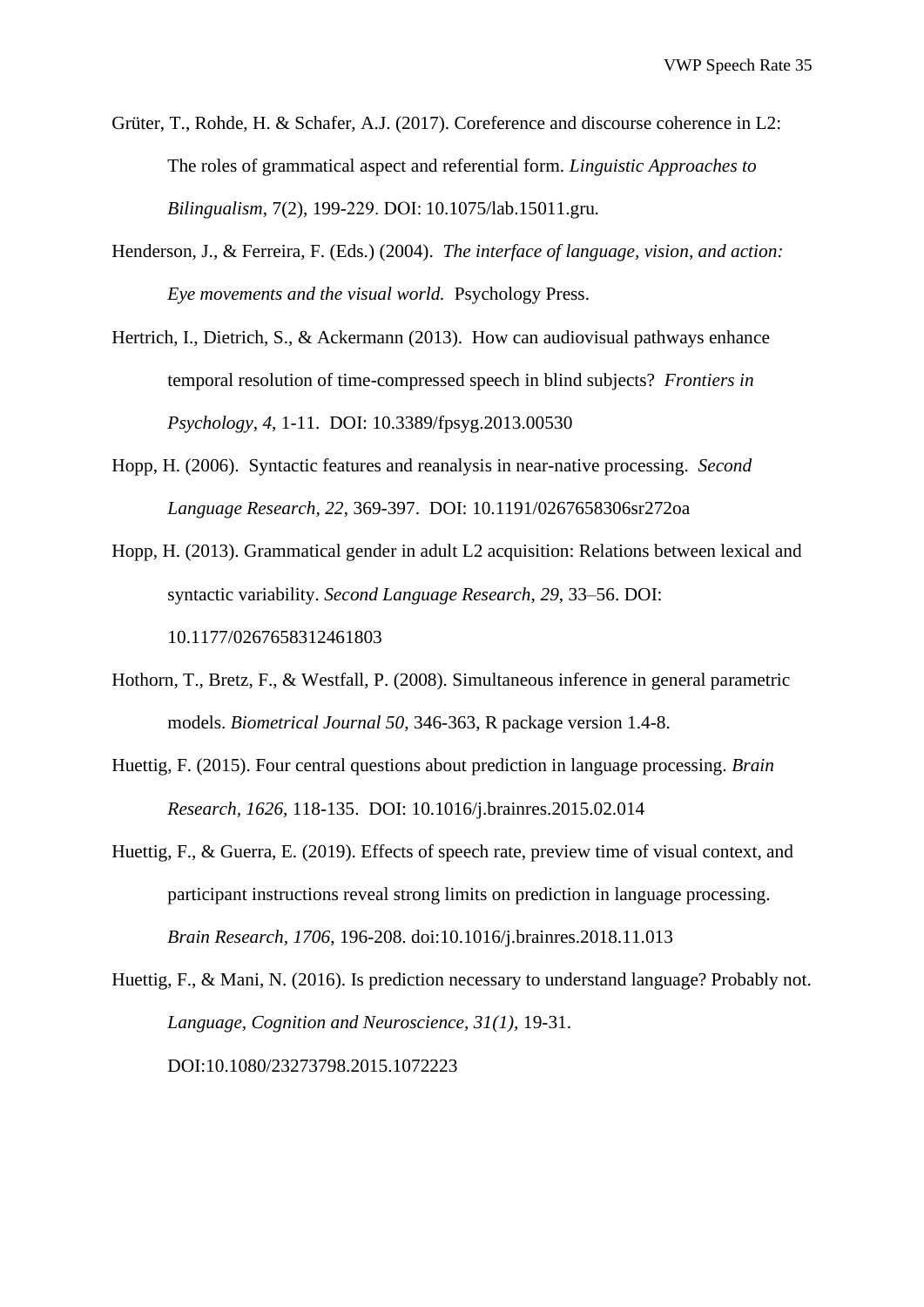- Huettig, F., Rommers, J., & Meyer, A.S. (2011). Using the visual world paradigm to study language processing: A review and critical evaluation. *Acta Psychologica, 137*, 151- 171. DOI: 10.1016/j.actpsy.2010.11.003
- Kaan, E. (2014). Predictive sentence processing in L2 and L1 what is different?. *Linguistic Approaches to Bilingualism, 4*, 267-282. DOI: 10.1075/lab.4.2.05kaa.
- Kamide, Y. (2008). Anticipatory processes in sentence processing. *Language and Linguistics Compass, 2/4*, 647-670. DOI: 10.1111/j.1749-818X.2008.00072.x
- Knoeferle, P., Crocker, M.W., Scheepers, C., & Pickering, M.J. (2005). The influence of the immediate visual context on incremental thematic role-assignment: evidence from eye-movements in depicted events. *Cognition, 95,* 95-127. DOI: 10.1016/j.cognition.2004.03.002
- Kuperberg, G. R., & Jaeger, T. F. (2016). What do we mean by prediction in language comprehension?. *Language, cognition and neuroscience, 31*(1), 32–59. doi:10.1080/23273798.2015.1102299
- Kuznetsova, A., Brockhoff, P.B., & Bojesen, C. (2018). *lmerTest: Tests in linear effects models,* R package version 3.0-1.
- Magnuson, J. S., Dixon, J. A., Tanenhaus, M. K., & Aslin, R. N. (2007). The dynamics of lexical competition during spoken word recognition. *Cognitive Science, 31,* 1-24. DOI: 10.1080/03640210709336987
- Marinis, T., Roberts, L., Felser, C., & Clahsen, H. (2005). Gaps in second language sentence processing. *Studies in Second Language Acquisition, 27*, 53-78. DOI: 10.1017/S027226310505003
- Munro, M.J., & Derwig, T.M. (2001). Modeling perceptions of the accentedness and comprehensibility of L2 speech the role of speaking rate. *Studies in Second Language Acquisition, 23*, 451-468.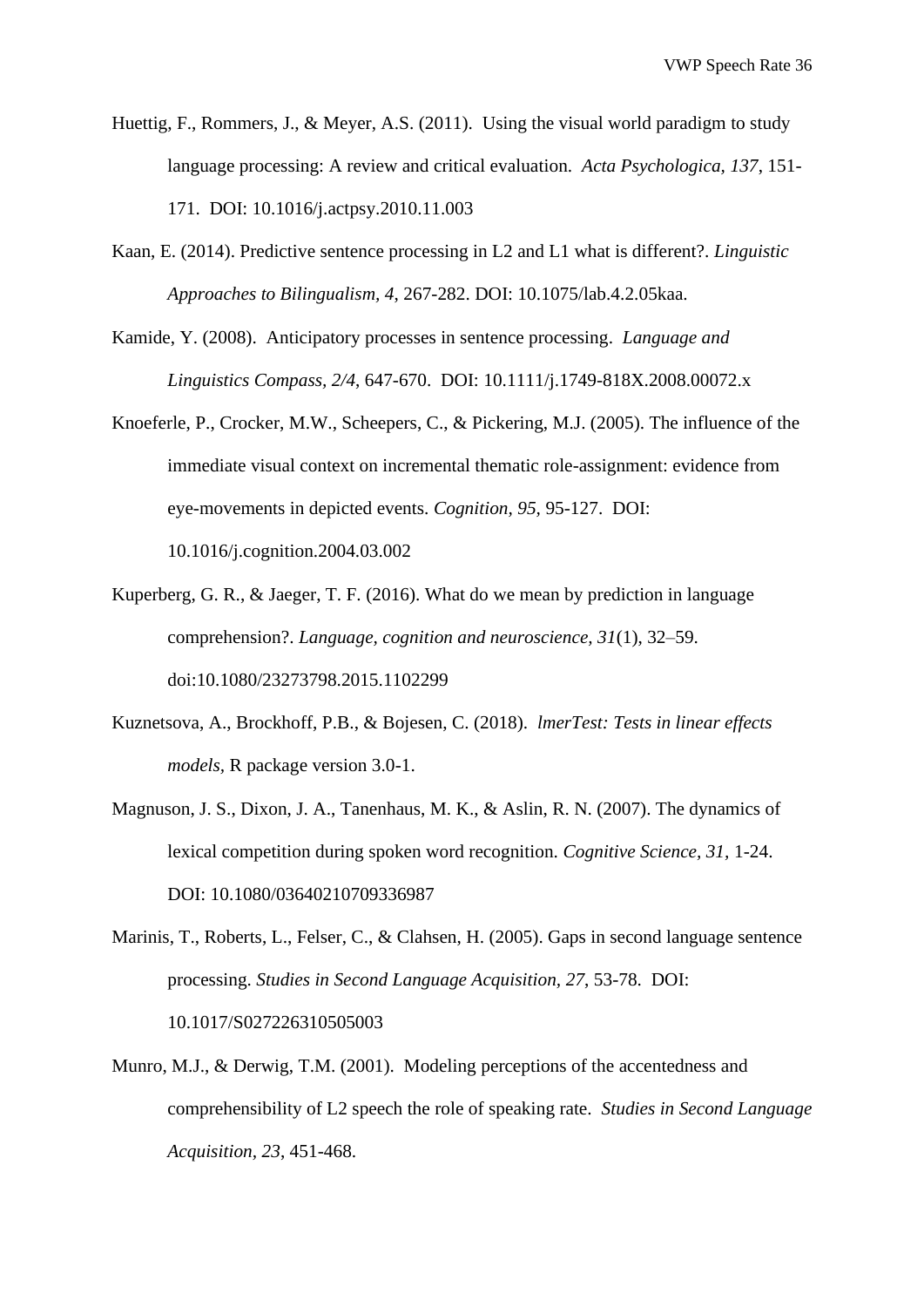- Pichora-Fuller, M.K. (2008). Use of supportive context by younger and older adult listeners: Balancing bottom-up and top-down information processing. *International Journal of Audiology, 47*, S72-S82. DOI: 10.1080/14992020802307404
- Pickering, M.J., & Barry, G. (1991). Sentence processing without empty categories. *Language and Cognitive Processes, 6,* 229-259. DOI: 10.1080/01690969108406944
- Pliatsikas, C., & Marinis, T. (2013). Processing empty categories in second language: When naturalistic exposure fills the (intermediate) gap. *Bilingualism: Language and Cognition, 16*, 167-182. DOI: 10.1017/S136672891200017X
- R Core Team (2018). R: A language and environment for statistical computing. R Foundation for Statistical Computing, Vienna, Austria. URL [https://www.R-project.org/.](https://www.r-project.org/)
- Rayner, K., Reichle, E. D., Stroud, M. J., Williams, C. C., & Pollatsek, A. (2006). The effect of word frequency, word predictability, and font difficulty on the eye movements of young and older readers. *Psychology and Aging*, *21*, 448– 465. DOI: 10.1037/0882- 7974.21.3.448
- Rosselli, M., Ardila, A., Matute, E., & Vélez-Uribe, I. (2014). Language development across the life span: A neuropsychological/neuroimaging perspective. *Neuroscience Journal, 2014*, 585237. DOI:10.1155/2014/585237
- Salthouse, T.A. (2010). Selective review of cognitive aging. *Journal of the International Neuropsychology Society, 16*, 754-760. DOI: 10.1017/S1355617710000706
- Shafto, M.A., & Tyler, L.K. (2014). Language in the aging brain: The network dynamics of cognitive decline and preservation. *Science, 346*, 583-586. DOI: 10.1126/science.1254404
- Schik, G., Mohr, S., & Hofferberth, B. (2000). Effects of aging on saccadic eye movements to visual and auditory targets. *International Tinnitus Journal, 6*, 154-159.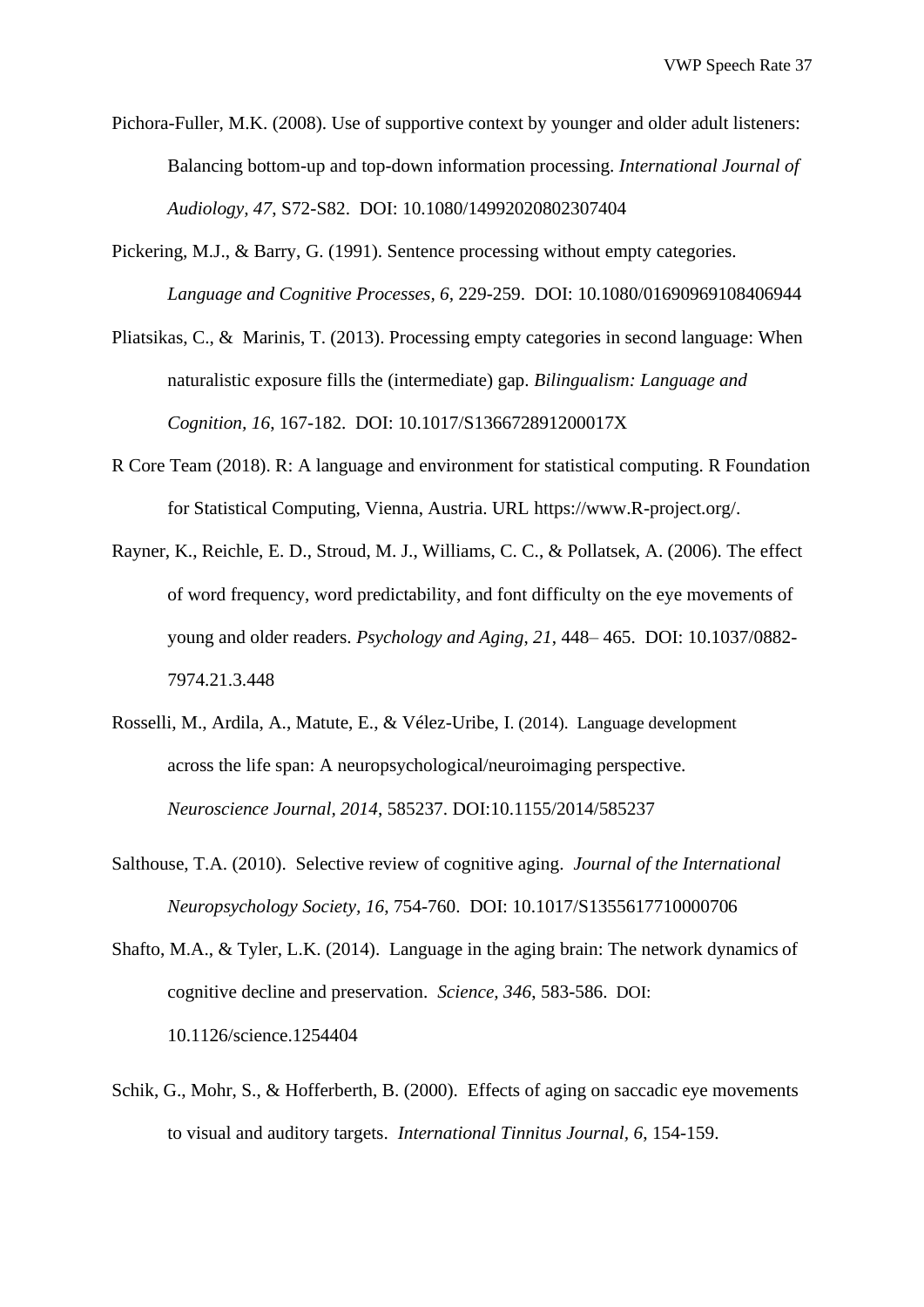- Sedivy, J. C., Tanenhaus, M. K., Chambers, C. G., & Carlson, G. N. (1999). Achieving incremental semantic interpretation through contextual interpretation. *Cognition, 71,* 109-147. DOI: 10.1016/S0010-0277(99)00025-6
- Staub, A. (2015). The effect of lexical predictability on eye movements in reading: Critical review and theoretical interpretation. *Language & Linguistics Compass*, *9*, 311-327. DOI: 10.1111/lnc3.12151
- Stine-Morrow, E.A.L., Miller, L.M.S, Hertzog, C. (2006). Aging and self-regulated processing. *Psychological Bulletin, 132*, 582-606. DOI: 10.1037/0033- 2909.132.4.582
- Sussman, R.S., & Sedivy, J.C. (2003). The time course of processing syntactic dependencies: evidence from eye movements. *Language and Cognitive Processes, 18,* 143–161. DOI: 10.1080/01690960143000498
- Tanenhaus, M. K., Spivey-Knowlton, M. J., Eberhard, K. M., & Sedivy, J. C. (1995). Integration of visual and linguistic information in spoken language comprehension. *Science, 268,* 1632-1634. DOI: 10.1126/science.7777863
- Warrington, K.L., White, S.J., & Paterson, K.B. (2018). Ageing and the misperception of words: Evidence from eye movements during reading. *Quarterly Journal of Experimental Psychology, 71*, 75-84. DOI: 10.1080/17470218.2016.1251471
- Wilshire, C. (1999). The "tongue twister" paradigm as a technique for studying phonological encoding. *Language and Speech, 42,* 57–82. DOI: 10.1177/00238309990420010301
- Wingfield, A., Poon, L.W., Lombardi, L., Lowe, D. (1985). Speed of processing in normal aging: Effects of speech rate, linguistic structure, and processing time. *Journal of Gerontology, 40*, 579-585. DOI: 10.1093/geronj/40.5.579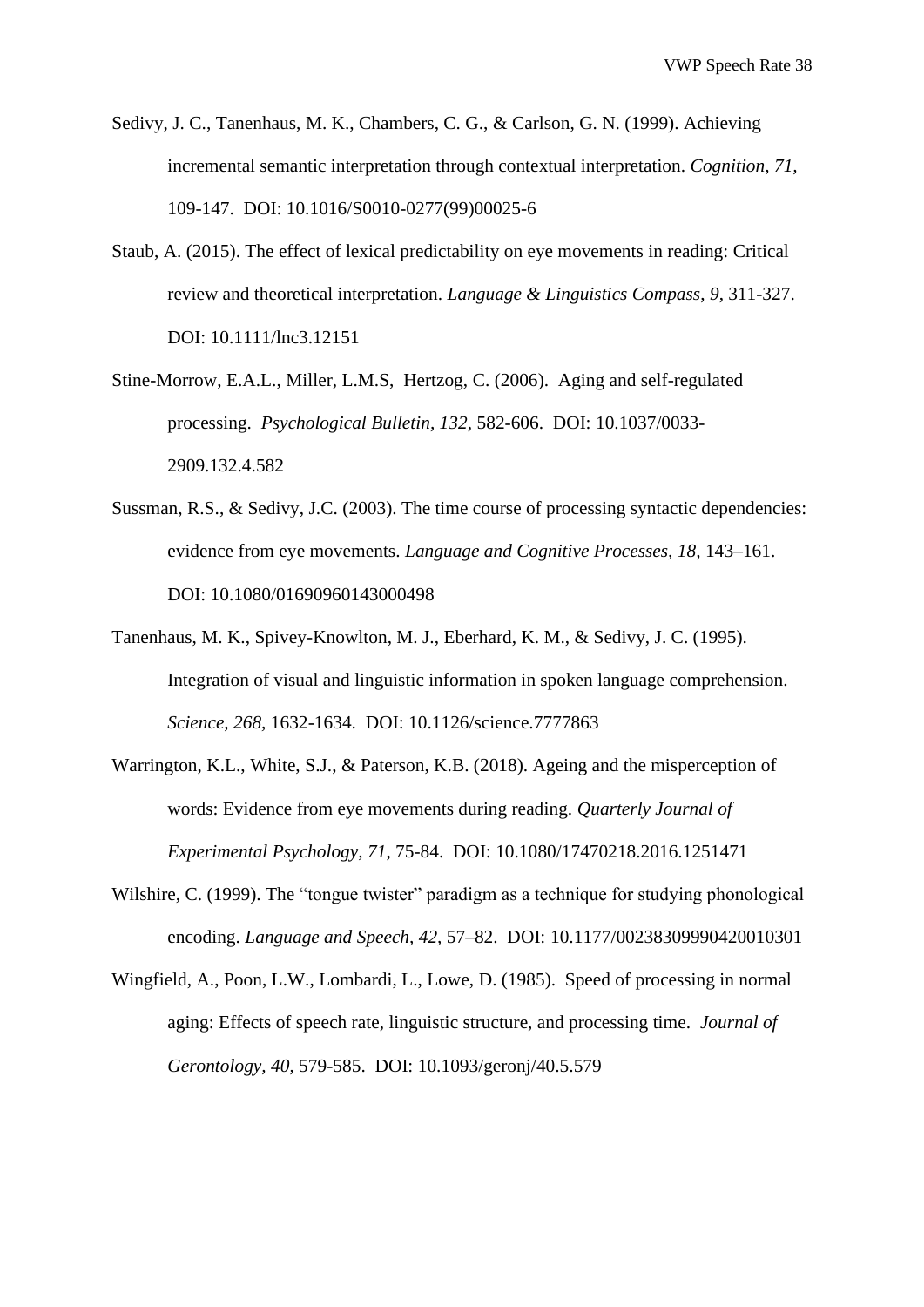Zurif, E., Swinney, D., Prather, P., Wingfield, A., & Brownwell, H. (1995). The allocation of memory resources during sentence comprehension: Evidence from the elderly. *Journal of Psycholinguistic Research, 24*, 165-182. DOI: 10.1007/BF02145354